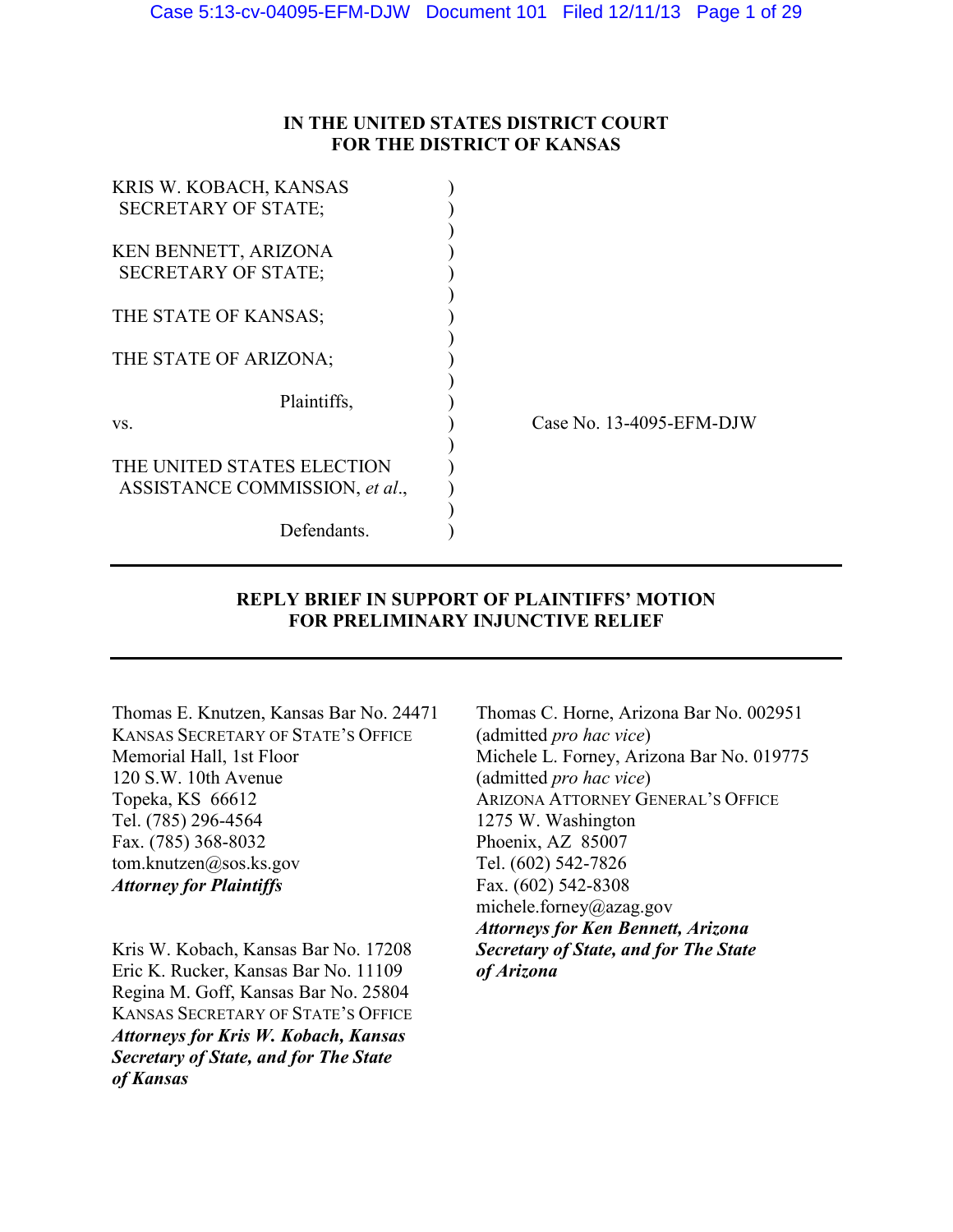# **TABLE OF CONTENTS**

| The Plaintiffs Are Entitled to Relief Under and Apart From the Administrative<br>$\mathbf{I}$ .                                                                                          |  |
|------------------------------------------------------------------------------------------------------------------------------------------------------------------------------------------|--|
| A. This Court has Original Jurisdiction to Issue Declaratory Judgment and Mandamus                                                                                                       |  |
| The EAC's Refusal to Modify the Federal Form Constitutes Agency Action<br><b>B.</b>                                                                                                      |  |
| C. The EAC Has Taken Final Agency Action Over Which This Court Can Exercise                                                                                                              |  |
| D.                                                                                                                                                                                       |  |
| The EAC's Failure to Include the Instruction Requested by the Plaintiffs Infringes<br>II.<br>Upon the the Plaintiffs' Constitutional Authority to Obtain Information That the Plaintiffs |  |
| A. The EAC Is Under a Nondiscretionary Duty to Include Instructions Which the States                                                                                                     |  |
| The EAC Lacks the Authority to Determine the "Quantum of Information"<br><b>B.</b><br>Necessary for State Election Officials to Assess the Eligibility of Voter Registration             |  |
| C. The States' Power to Establish and Enforce Voting Qualifications Existed Prior                                                                                                        |  |
| The States Have Established That "a Mere Oath Will Not Suffice to Effectuate<br>D.                                                                                                       |  |
| The Defendants Attempt to Advance Their Policy Preference Opposing Proof of<br>Е.                                                                                                        |  |
| The Plaintiffs Meet the Standards for Preliminary Injunctive Relief 20<br>III.                                                                                                           |  |
| The Plaintiffs Have Already Suffered and Will Continue to Suffer Irreparable Injury<br>A.                                                                                                |  |
| The Injury to the Plaintiffs Greatly Outweighs Any Purported Injury to the<br>B.<br>22                                                                                                   |  |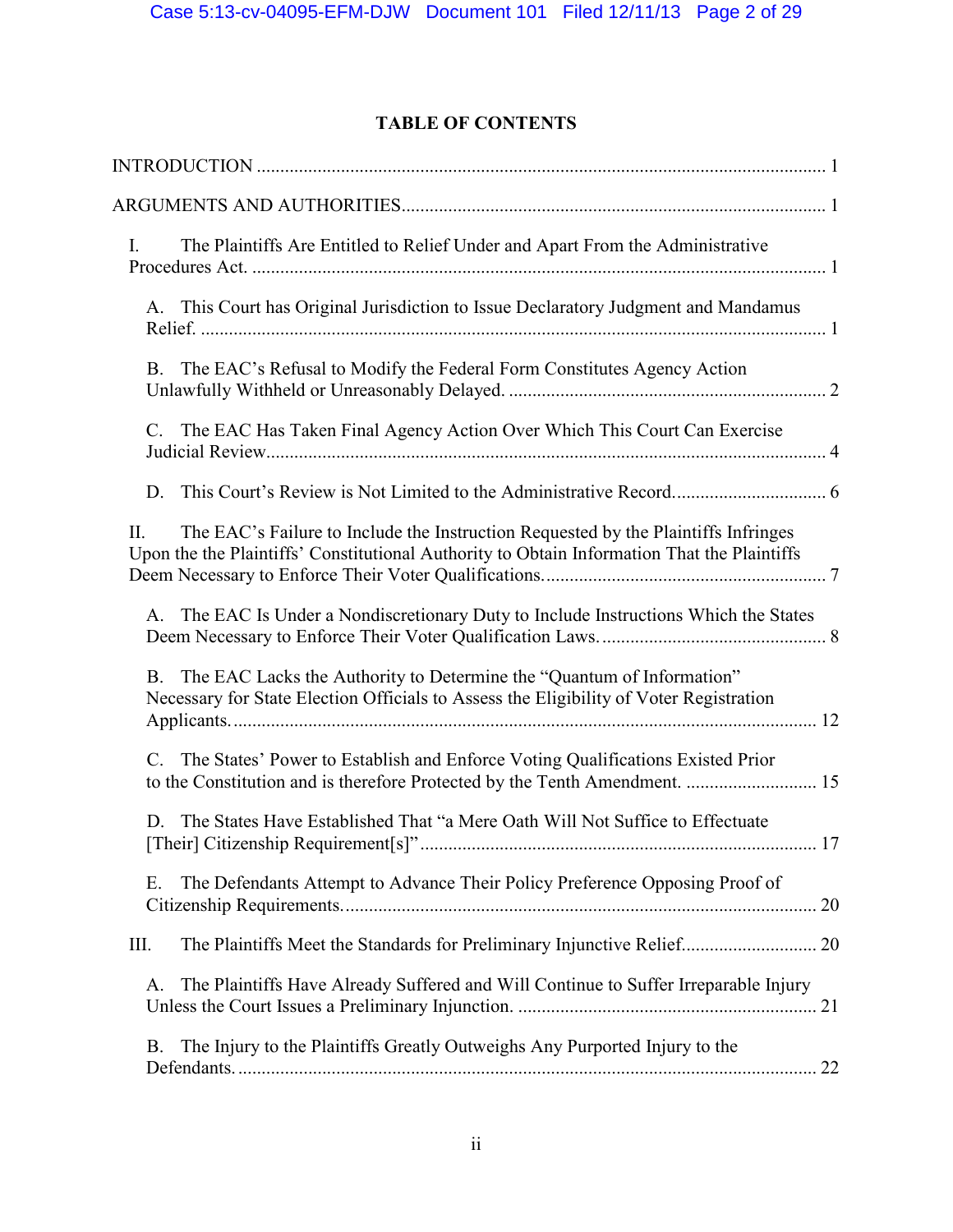# **TABLE OF AUTHORITIES**

# **Cases**

| Arizona v. Inter Tribal Council of Ariz., Inc.,                               |  |
|-------------------------------------------------------------------------------|--|
| Ass'n of Cmty. Orgs. for Reform Now v. Edgar, 56 F.3d 791 (7th Cir. 1995)  13 |  |
| Ass'n of Cmty. Orgs. for Reform Now v. Miller, 129 F.3d 833 (6th Cir. 1997)   |  |
|                                                                               |  |
| Coalition For Sustainable Resources, Inc. v. U.S. Forest Service,             |  |
|                                                                               |  |
|                                                                               |  |
|                                                                               |  |
|                                                                               |  |
|                                                                               |  |
|                                                                               |  |
|                                                                               |  |
|                                                                               |  |

# **Statutes**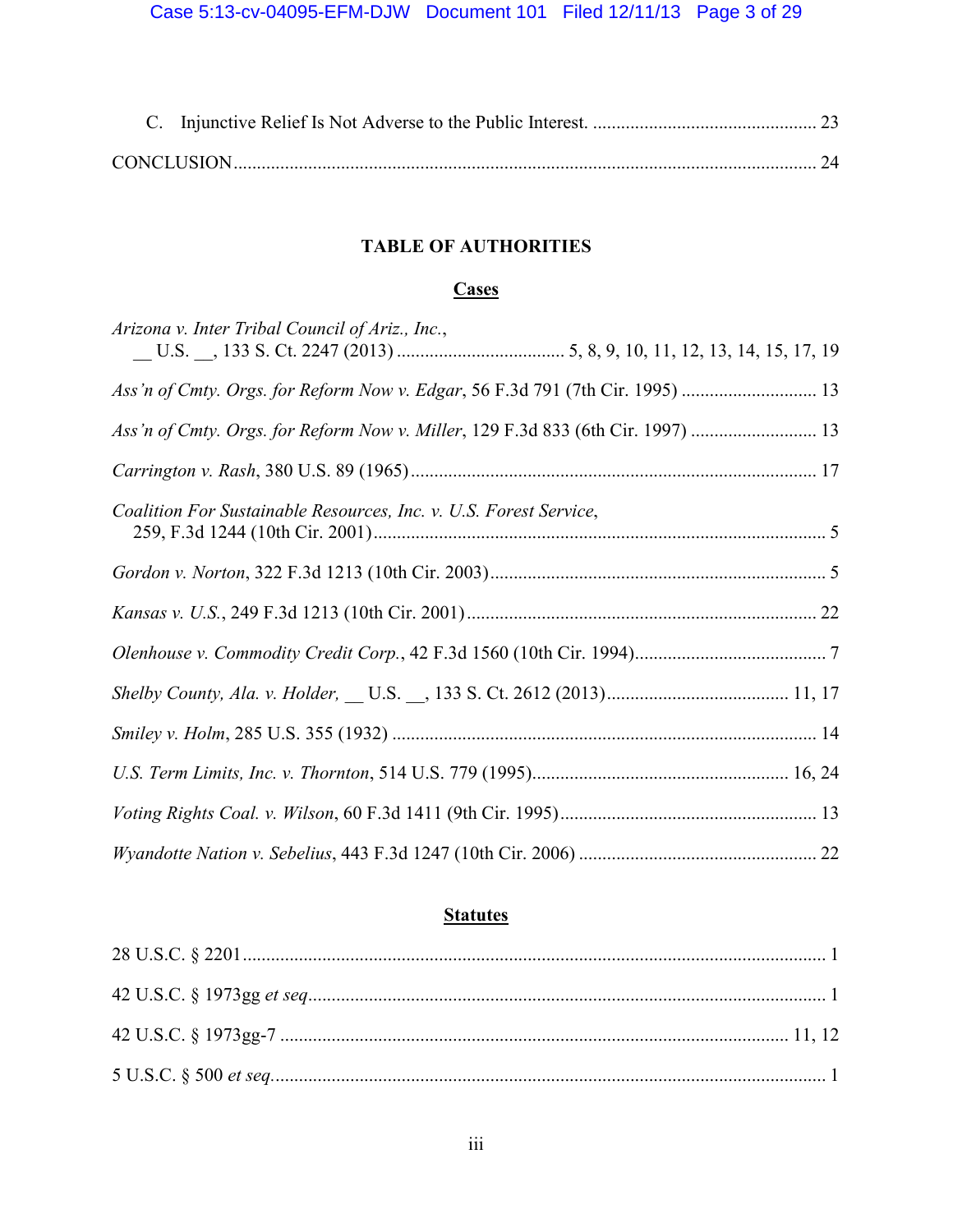# **Constitutional Provisions**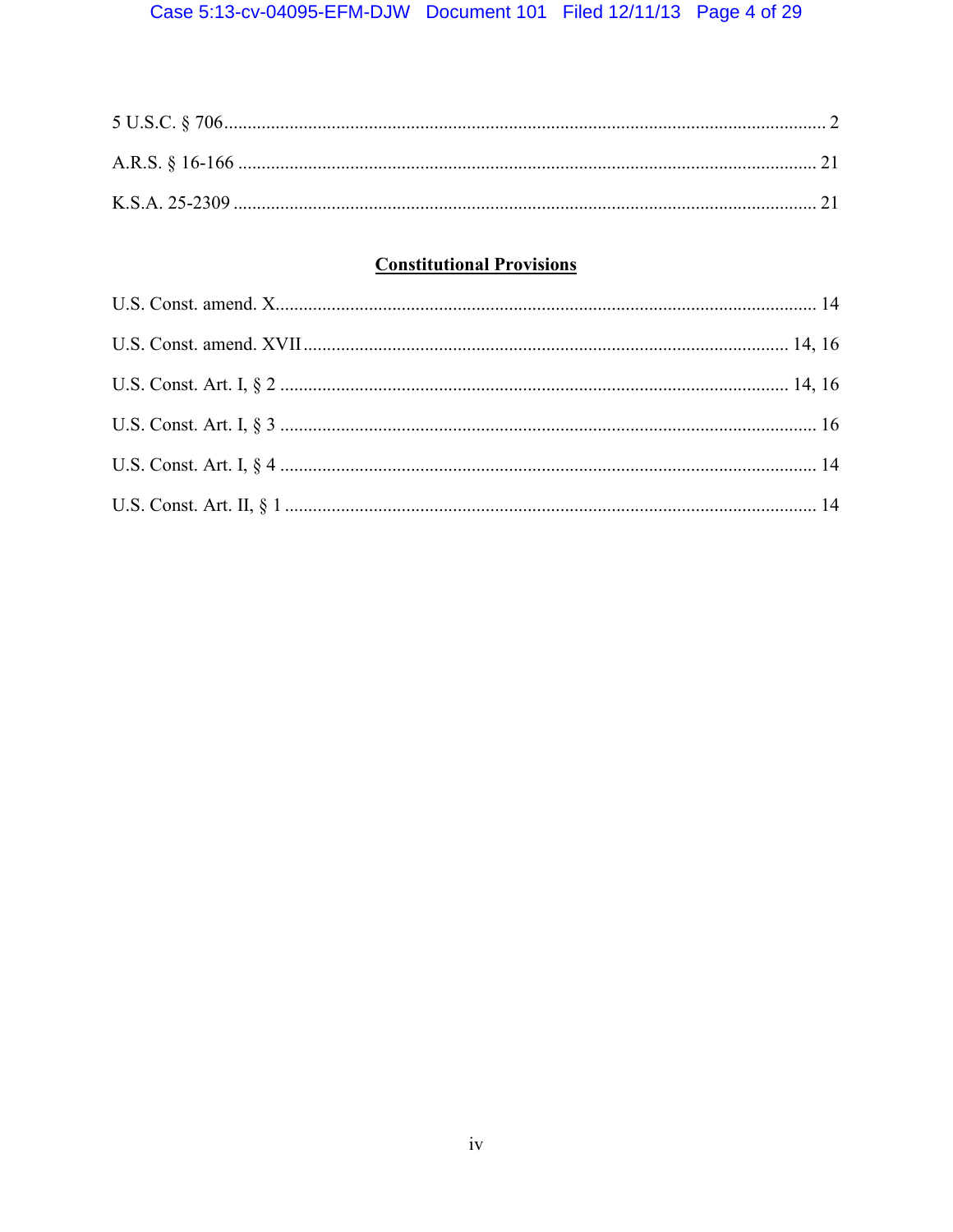### **INTRODUCTION**

Plaintiffs respectfully submit this Reply Brief in support of their Motion for Preliminary Injunctive Relief, ECF No. 16.

### **ARGUMENTS AND AUTHORITIES**

## **I. The Plaintiffs Are Entitled to Relief Under and Apart From the Administrative Procedures Act.**

# **A. This Court has Original Jurisdiction to Issue Declaratory Judgment and Mandamus Relief.**

 The Defendants argue that there have been no final agency actions by the EAC over which this Court can exercise judicial review. Def. Resp. at 12-17. This assertion ignores the fact that the Plaintiffs have advanced claims that are independent of the Administrative Procedure Act, 5 U.S.C. § 500 *et seq*. (hereinafter "the APA"). The Plaintiffs' Complaint asserts that the National Voter Registration Act, 42 U.S.C. § 1973gg *et seq*. (hereinafter "the NVRA"), as applied by the Defendants or applied to the Plaintiffs, violates the Plaintiffs' constitutional right to establish and enforce voter qualifications. Complt. at 25-29. Additionally, the Plaintiffs' Complaint requests the Court to declare the NVRA unconstitutional as applied by the Defendants or applied to the Plaintiffs. Complt. at 29-30. This Court has original jurisdiction over such requests for declaratory judgment. 28 U.S.C. § 2201. Because this Court has original jurisdiction over the Plaintiffs' requests for declaratory judgment and mandamus relief, this Court sits as the original trier of fact and law. It does not sit as a court of appellate jurisdiction regarding the Plaintiffs' request for declaratory judgment and mandamus relief. As a result, this Court can hear such claims regardless of whether the EAC has taken final action on claims that arise under the APA.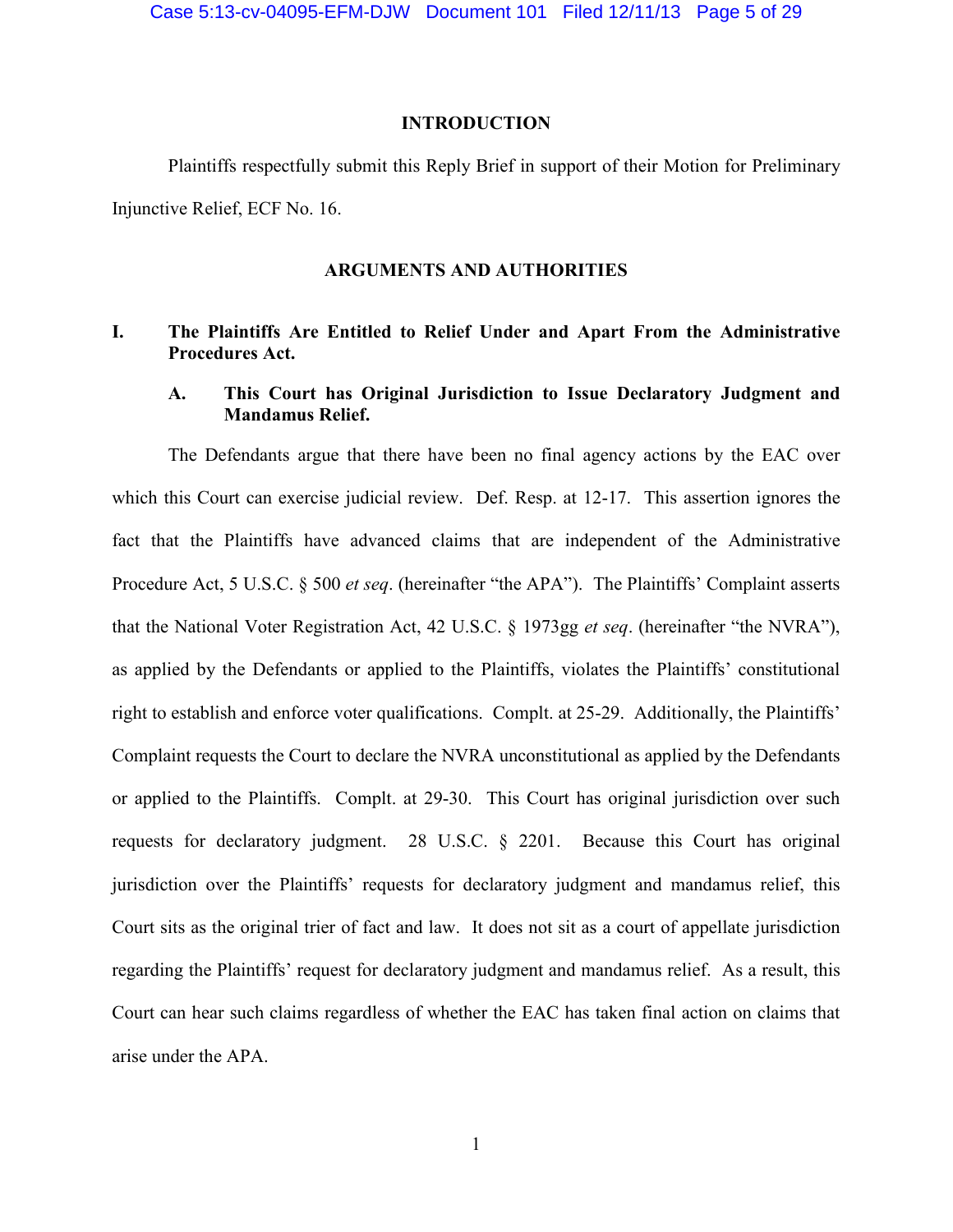# **B. The EAC's Refusal to Modify the Federal Form Constitutes Agency Action Unlawfully Withheld or Unreasonably Delayed.**

The Defendants argue that the EAC's refusal to modify the state-specific instructions to the Federal Form for Kansas and Arizona does not constitute agency action unlawfully withheld or unreasonably delayed. Furthermore, they assert that the Plaintiffs do not attempt to establish that 5 U.S.C.  $\S$  706(1) – the portion of the APA directing courts to compel agency action unlawfully withheld or unreasonably delayed – applies to the case at bar. Def. Resp. at 13. Nothing could be further from the truth. The Plaintiffs' Brief in Support of Plaintiffs' Motion for Preliminary Injunctive Relief (Plaintiffs' Brief) contains over two pages explaining that, pursuant to 5 U.S.C. § 706(1), this Court must compel the EAC to grant the Plaintiffs' request. Pl. Br. at 19-21.

 The Defendants' assertion that the EAC's refusal to modify the state-specific instructions to the Federal Form for Kansas and Arizona does not constitute agency action unlawfully withheld or unreasonably delayed is premised on the following arguments: (1) the EAC is not under a nondiscretionary duty to make the requested modifications, (2) the Plaintiffs did not establish before the EAC that a mere oath is insufficient to enforce their citizenship requirements, and (3) the memorandum written by former Executive Director Thomas Wilkey on November 9, 2011, (hereinafter "the Wilkey Memorandum") established a policy of deferring "decision making on requests that raise issues of broad policy concern to more than one state until such time as a quorum" of EAC commissioners is established. Def. Resp. at 14-16. However, the Plaintiffs have established in the Plaintiffs' Brief and further demonstrate in this Reply that the EAC is under a nondiscretionary duty to make the requested modifications. *See*  Pl. Br. at 11-15; *infra* at 7-11**.** In addition, the Plaintiffs explain below why the States are not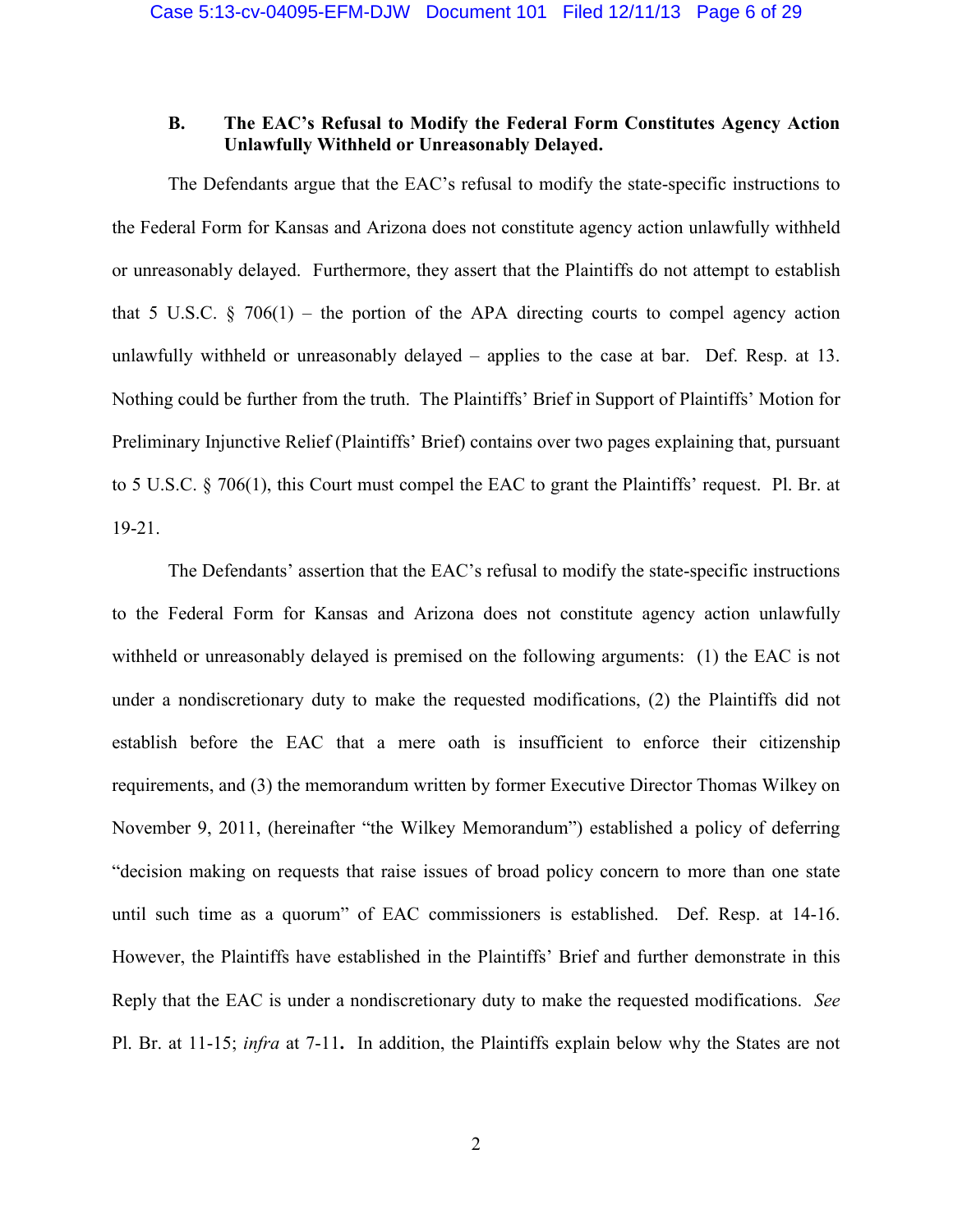#### Case 5:13-cv-04095-EFM-DJW Document 101 Filed 12/11/13 Page 7 of 29

required to establish before the EAC that a mere oath is insufficient to enforce their citizenship requirements. See *infra* at 11-14.

 At the outset, the Defendants' repeated reliance on the Wilkey Memorandum bears mentioning. Contrary to the Defendants' suggestion, the Wilkey Memorandum carries no weight as legal authority. It is simply an internal operating memorandum issue by a previous Executive Director of the EAWC. The Wilkey Memorandum is neither a formally-promulgated rule nor an adjudication carrying any precedential authority. Therefore, the Wilkey Memorandum should be treated accordingly by this Court as a mere state of opinion by an EAC official. It carries no more authority than an assertion that might be made now by Defendant Miller.

 Moreover, the EAC itself has failed to follow the Wilkey Memodanum. The Wilkey Memorandum specifically stated that the EAC could approve changes to state-specific instructions that were required by a change in state law. The Plaintiffs' requests were specifically made pursuant to changes in their respective States' laws requiring proof of citizenship. The requested modifications clearly fall into a permissible category under the Wilkey Memorandum. The Wilkey Memorandum also provides that requests that raise issues of broad policy concern to more than one State will be deferred until the re-establishment of a quorum. The Defendants rely on this provision of the Wilkey Memorandum to bolster their decision to take no action. However, the request made by Arizona was made to effectuate Arizona law, and therefore it will affect no State other than Arizona. Likewise, the request made by Kansas was made to effectuate Kansas law, and therefore it will affect no State other than Kansas. The Defendants have offered no coherent explanation of how Kansas's and Arizona's request could conceivably affect more than one state. The closest that the Defendants come to offering an explanation of how Kansas's and Arizona's requests might affect other states is the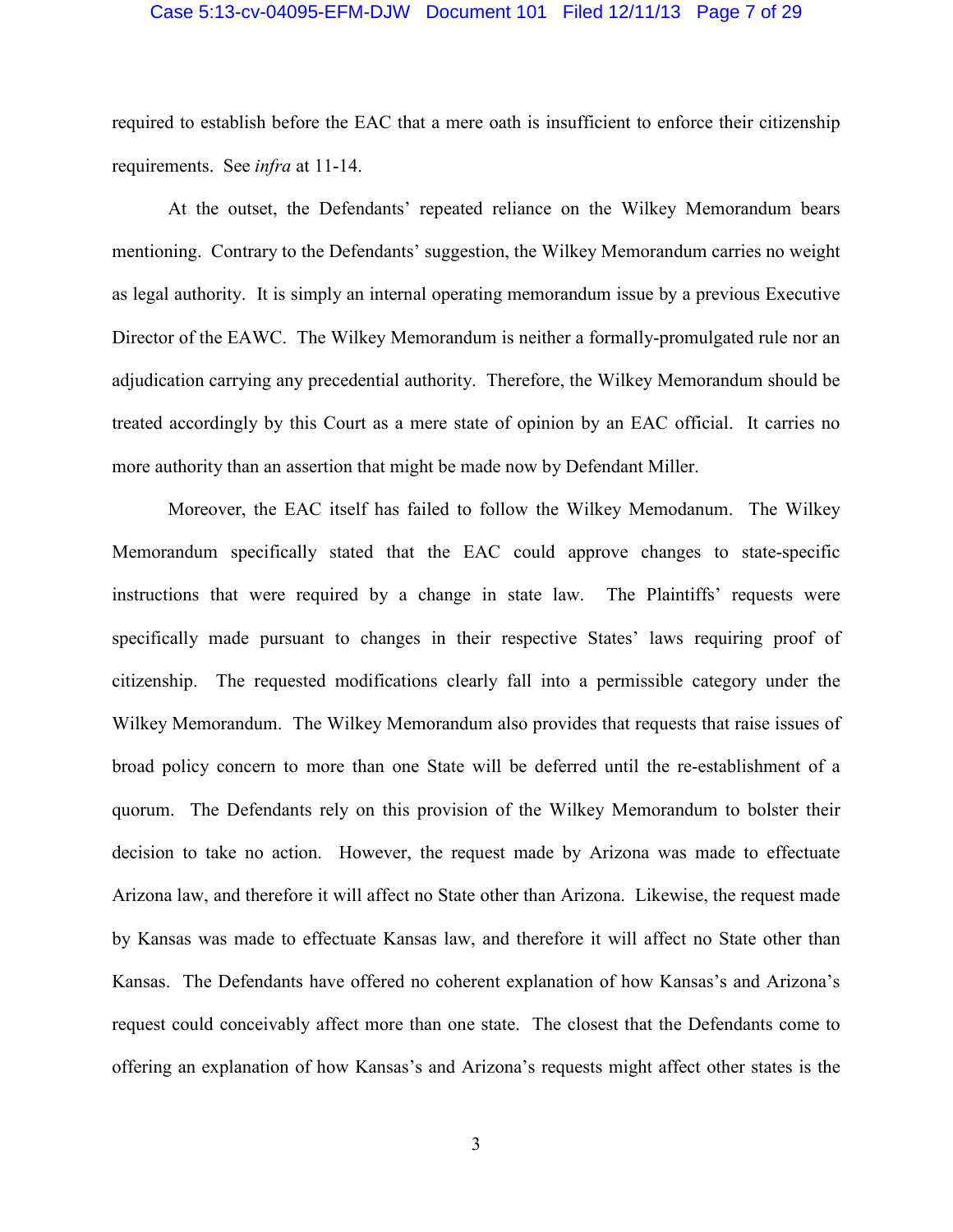### Case 5:13-cv-04095-EFM-DJW Document 101 Filed 12/11/13 Page 8 of 29

following feeble assertion: "Such requests … might encourage every State to seek to increase the proof required from voters to register…." Def. Response at 30. This argument does not even pass the blush test. Every request might in theory encourage other states to follow suit; so every request is therefore one that affects other states. But that is not how the EAC has treated past requests. What this explanation reveals is a troubling motivation of the Defendants in this case: they do not like the policy of requiring proof-of-citizenship and they do not want additional states to adopt that policy. Consequently, the EAC misapplied its own internal operating procedures.

# **C. The EAC Has Taken Final Agency Action Over Which This Court Can Exercise Judicial Review.**

 The Defendants argue that there have been no final agency actions by the EAC over which this Court can exercise judicial review. Def. Resp. at 12-17. However, the EAC undeniably made a final determination that the "Plaintiffs requests' raised 'issues of broad policy concern to more than one state.''" Def. Resp. at 12. EAC00048, EAC000102, EAC000111, and EAC000117. Based on this determination, the EAC expressly declines to act on the Plaintiffs' request to modify the state-specific instructions to the Federal Form for Kansas and Arizona. As set forth in the Plaintiffs' Brief, the EAC's failure to act constitutes final agency action under the APA. Pl. Br. at 6-7. Therefore, both the EAC's determination that the Plaintiffs' requests raised issues of broad policy concern to more than one state and the EAC's failure to act on the Plaintiffs' request are final agency actions that are subject to judicial review.

 Nevertheless, the Defendants insist that the EAC has not failed to act but has simply deferred acting on the Plaintiffs' requests until a quorum of commissioners is established. Def. Resp. at 12-13. The United States Court of Appeals for the Tenth Circuit has ruled that such delay constitutes a failure to act under the following circumstances: (1) if the agency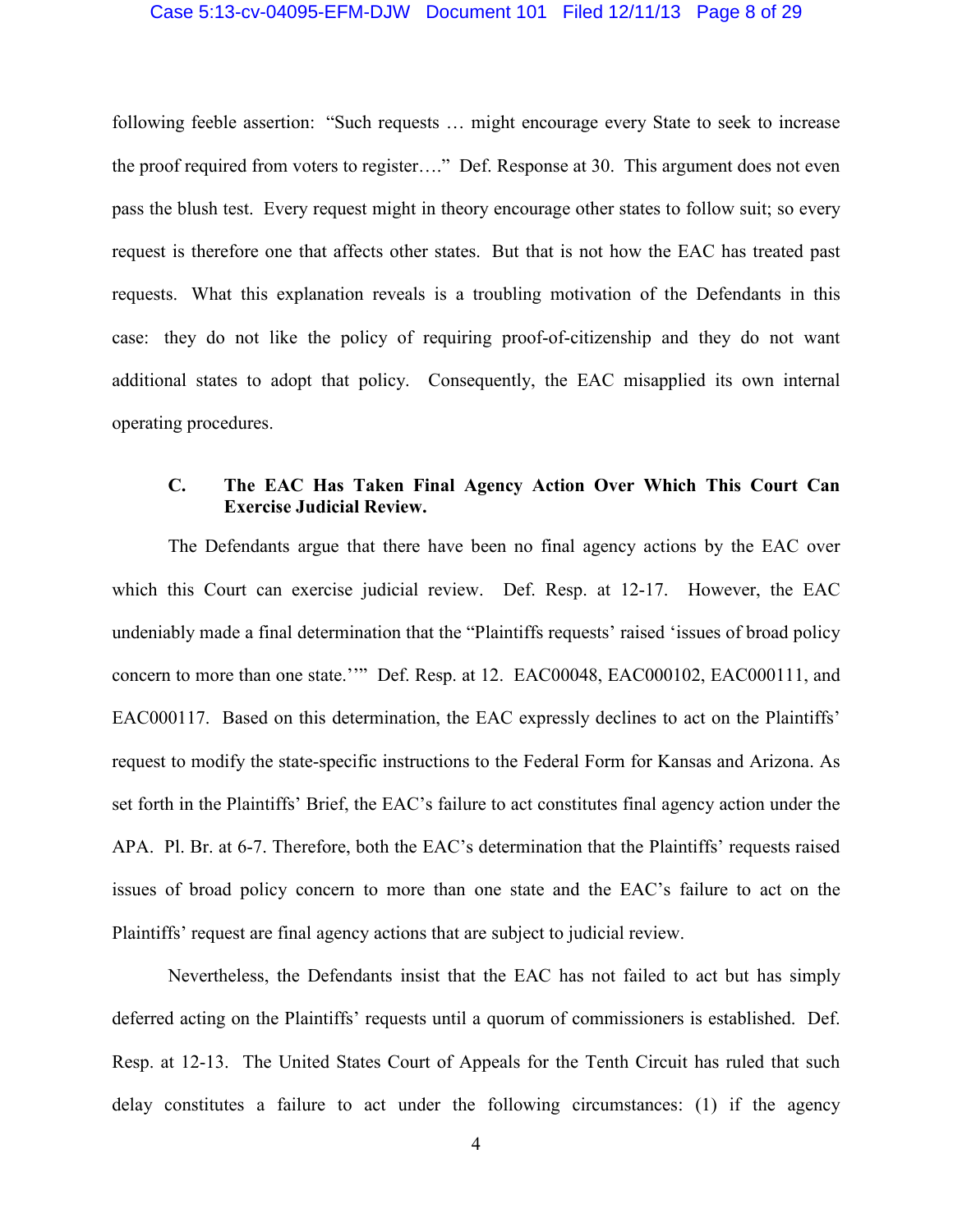### Case 5:13-cv-04095-EFM-DJW Document 101 Filed 12/11/13 Page 9 of 29

"affirmatively rejects a proposed course of action; (2) if the agency delays unreasonably in responding to a request for action; and (3) if the agency delays in responding until the requested action would be ineffective. *Gordon v. Norton*, 322 F.3d 1213, 1220 (10th Cir. 2003); see also *Coalition for Sustainable Resources, Inc. v. U.S. Forest Service*, 259, F.3d 1244, 1251 (10th Cir. 2001). In both *Gordon* and *Coalition For Sustainable Resources, Inc.*, the Tenth Circuit considered whether a deferral of agency action amounted to final action and ruled that it did not in large part due to the fact that the agency was continuing to undertake the decision making process. *Gordon*, 322 F.3d at 1221; *Coalition for Sustainable Resources*, 259 F.3d at 1251-52.

 By contrast, the EAC is not continuing to undertake the decision making process regarding the Plaintiffs' requests. Instead it has decided to indefinitely delay the decision making process until a quorum of commissioners is established. There is no end in sight to this lack of quorum. As was succinctly stated by Justice Alito, "The EAC currently has no members and there is no reason to believe that it will be restored to life in the near future." *Arizona v. Inter Tribal Council of Ariz., Inc.*, \_\_ U.S. \_\_, 133 S. Ct. 2247, 2273 (2013) (Alito, J., dissenting) (hereinafter "*Inter Tribal Council*"). The Defendants acknowledge that the lack of a quorum is for an indefinite time period. However, they attempt to minimize the situation by suggesting that "the EAC will eventually regain a quorum of its commissioners." Def. Resp. at 16. The Defendants then strain credulity by arguing that the EAC's three-year paralysis is just like the temporary vacancies that were recently filled on the Consumer Products Safety Commission and the Occupational Safety and Health Review Commission. *Id*. The Defendants fail to mention the pivotal distinction: unlike those commissions, the EAC is likely never to have a quorum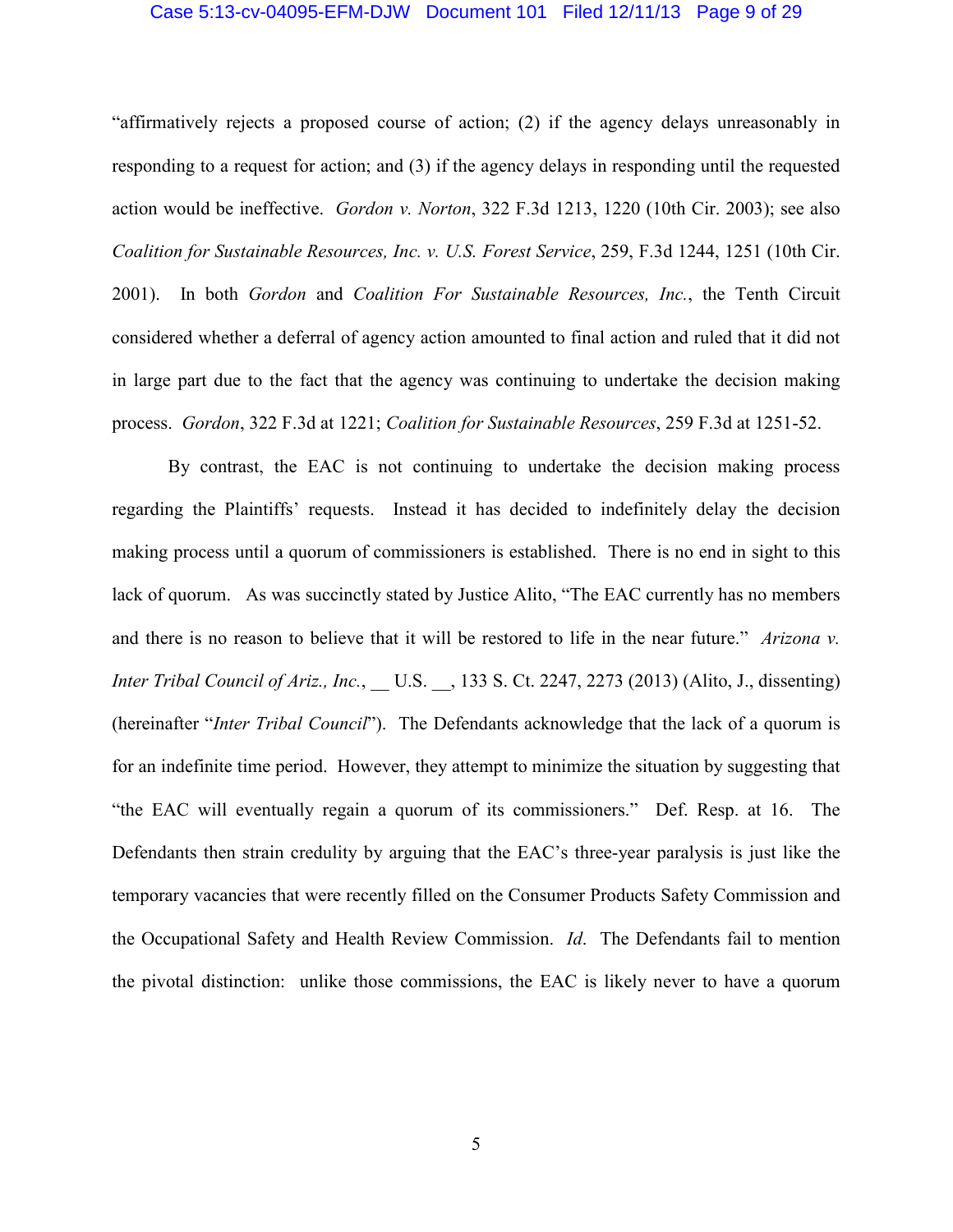### Case 5:13-cv-04095-EFM-DJW Document 101 Filed 12/11/13 Page 10 of 29

again because a large number of Members of Congress have supported legislation to abolish the EAC entirely. $<sup>1</sup>$ </sup>

 The possibility that the EAC will regain a quorum of its commissioners at some unknown time in the future does not save the EAC's alleged deferral of action from being characterized as a failure to act. The Plaintiffs must conduct elections on an ongoing basis and are currently preparing for quickly approaching primary and general elections that will be held in August 2014 and November 2014, respectively. Because the EAC's deferral of the Plaintiffs' requests keeps the requested modifications from being made to the state-specific instructions for Kansas and Arizona, the EAC's deferral of action has the exact effect of a denial of action for every election that is held prior to the establishment of a quorum.

## **D. This Court's Review is Not Limited to the Administrative Record.**

The Defendants assert that this Court is limited in its review to information contained in the administrative record. However, as has been shown in the Plaintiffs' Reply Supporting Motion to Advance the Trial on the Merits and Convert Plaintiffs' Motion for Preliminary Injunctive Relief to a Motion for Summary Judgment, this Court is not limited to the administrative record. Instead, the Court is free to receive all relevant evidence regarding claims that are independent of the APA. Furthermore, the Plaintiffs were not allowed to create an administrative record. Accordingly, the Plaintiffs should be allowed to supplement the administrative record regarding claims that arise under the APA.

Additionally, for all claims that arise under the APA, the Court may only uphold an agency's action if it is supported by facts and rationale contained in the Administrative record.

<sup>&</sup>lt;sup>1</sup> The House of Representatives voted 235-190 to approve a bill abolishing the EAC. See http://www.washingtonpost.com/blogs/2chambers/post/house-votes-to-end-public-funding-for-presidentialcampaigns/2011/12/01/gIQAc8SaHO\_blog.html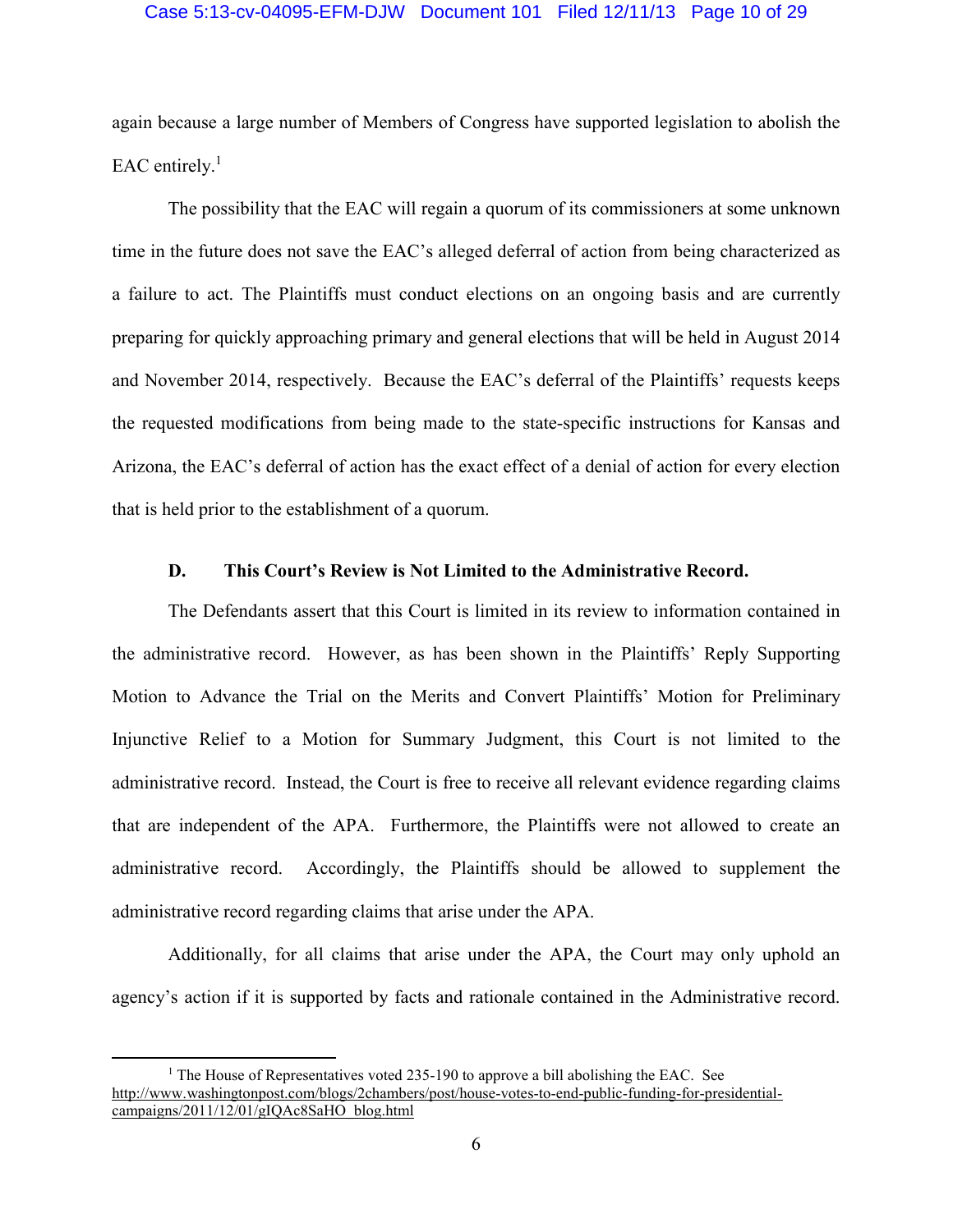#### Case 5:13-cv-04095-EFM-DJW Document 101 Filed 12/11/13 Page 11 of 29

*Olenhouse v. Commodity Credit Corp.*, 42 F.3d 1560, 1575 (10th Cir. 1994). "After-the-fact rationalization by counsel in briefs or argument will not cure noncompliance by the agency with these principles." *Id*. The Defendants' Response is replete with references to various rationale for the EAC's decision to not act on the Plaintiffs' requests that are not contained in the administrative record. The administrative record only contains one basis for the EAC's failure to act. That basis is that the Plaintiffs' requests raise issues of broad policy concern to more than one state, and that a decision on the Plaintiffs' requests should therefore be deferred until the EAC has a quorum of commissioners. EAC000048; EAC000111. However, the record contains no rationale to explain how the EAC arrived at such a conclusion. Furthermore, the administrative record contains no facts upon which such a conclusion could be based. An administrative action should be set aside "if it lacks factual support." *Olenhouse,* 42 F.3d at 1575-76.

Because the administrative record contains no rationale and no facts that support the EAC's conclusion that the Plaintiffs' requests raise issues of broad policy concern to more than one state, the EAC's decision to not act on the Plaintiffs' requests should not be upheld by this Court. To the extent this Court determines that its review is limited to the administrative record, this Court should disregard the Defendants' numerous references to matters outside of the administrative record. The Defendants cannot have it both ways.

# **II. The EAC's Failure to Include the Instruction Requested by the Plaintiffs Infringes Upon the the Plaintiffs' Constitutional Authority to Obtain Information That the Plaintiffs Deem Necessary to Enforce Their Voter Qualifications.**

It is beyond dispute that this lawsuit is suggested by, controlled by, and disposed of by, the decision of the Supreme Court in *Inter Tribal Council*. Nevertheless, the Defendants absurdly argue that the Supreme Court made only a "brief statement" on the matter, which the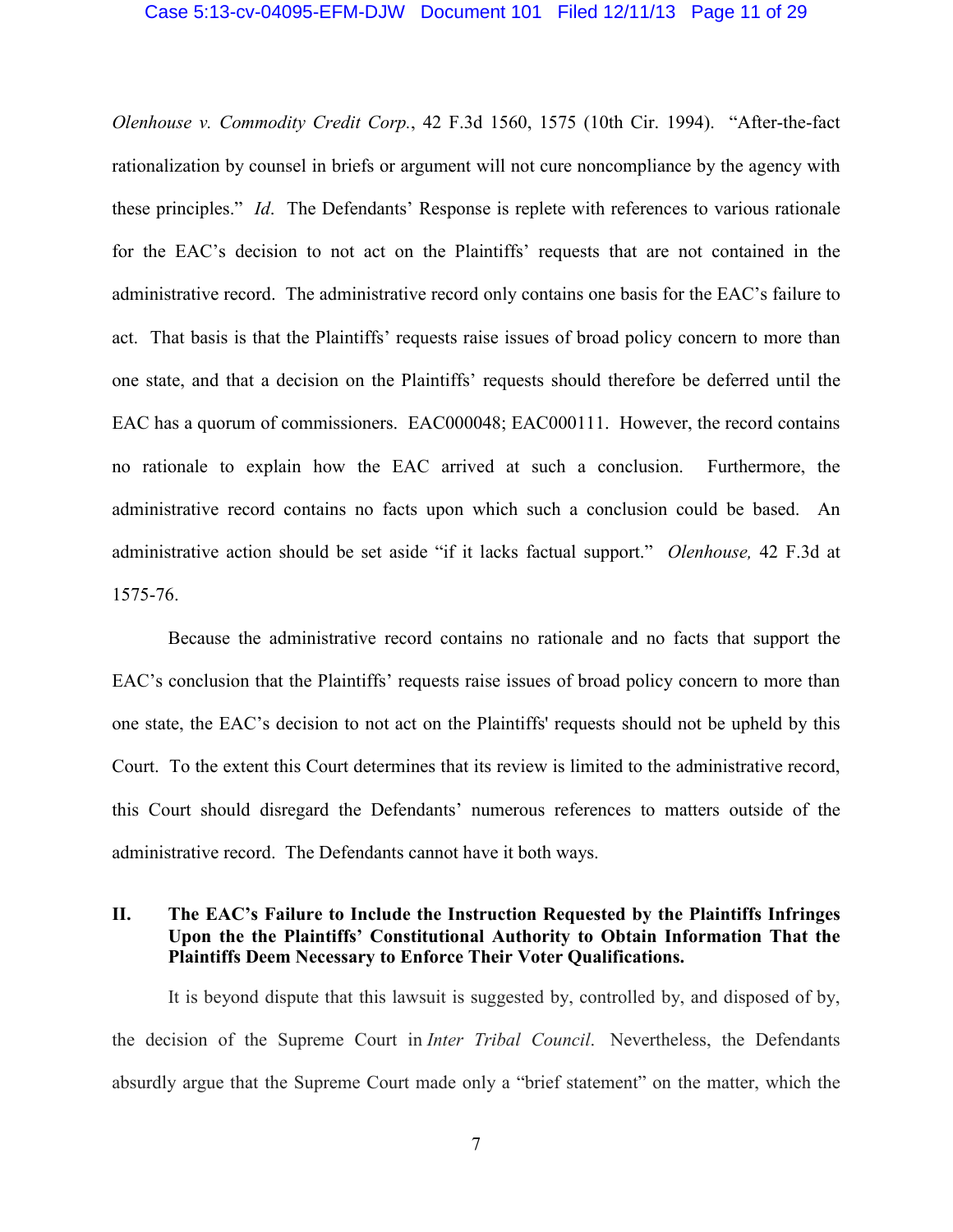### Case 5:13-cv-04095-EFM-DJW Document 101 Filed 12/11/13 Page 12 of 29

Plaintiffs take "out of context." Def. Resp. at 1. Evidently, the Defendants consider the two pages of Supreme Court analysis explaining why this lawsuit is necessary to be merely a "brief statement." *See Inter Tribal Council*, 133 S. Ct. at 2258-60. As the Supreme Court explained, its conclusion that this lawsuit is an avenue open to Arizona was required by two prior conclusions. First, the Court concluded that the NVRA required the State of Arizona to "accept and use" the Federal Form as written, without the proof of citizenship sought by the State. *Id*. at 2257. However, the Court also concluded that Congress has no power to "prescribe[e] voter qualifications" or "preclude[] a State from obtaining the information necessary to enforce its voter qualifications." *Id*. at 2258-59. These two conclusions were in obvious tension. Therefore, the Court suggested this very lawsuit as the way to reconcile these conclusions. "Happily, we are spared that necessity [of deciding whether or not the NVRA is constitutional], since the statute provides another means by which Arizona may obtain information needed for enforcement." *Id*. at 2259. The Court went on to expressly suggest this lawsuit. *Id*. at 2259-60. Not a word of the Court's opinion is taken "out of context." Nor do the Defendants offer an alternative reading of the Court's straightforward analysis. Their attempt to dodge the Supreme Court's holding in *Inter Tribal Council* is transparently weak.

## **A. The EAC Is Under a Nondiscretionary Duty to Include Instructions Which the States Deem Necessary to Enforce Their Voter Qualification Laws.**

The EAC's failure to include the Plaintiffs' requested state-specific instructions on the Federal Form effectively precludes the Plaintiffs from obtaining the documentary evidence of citizenship that the Plaintiffs have deemed necessary to evaluate the eligibility of voter registration applicants. Despite this effect of the EAC's actions, the Defendants baldly assert that they have not interfered with the Plaintiffs' constitutional authority to establish and enforce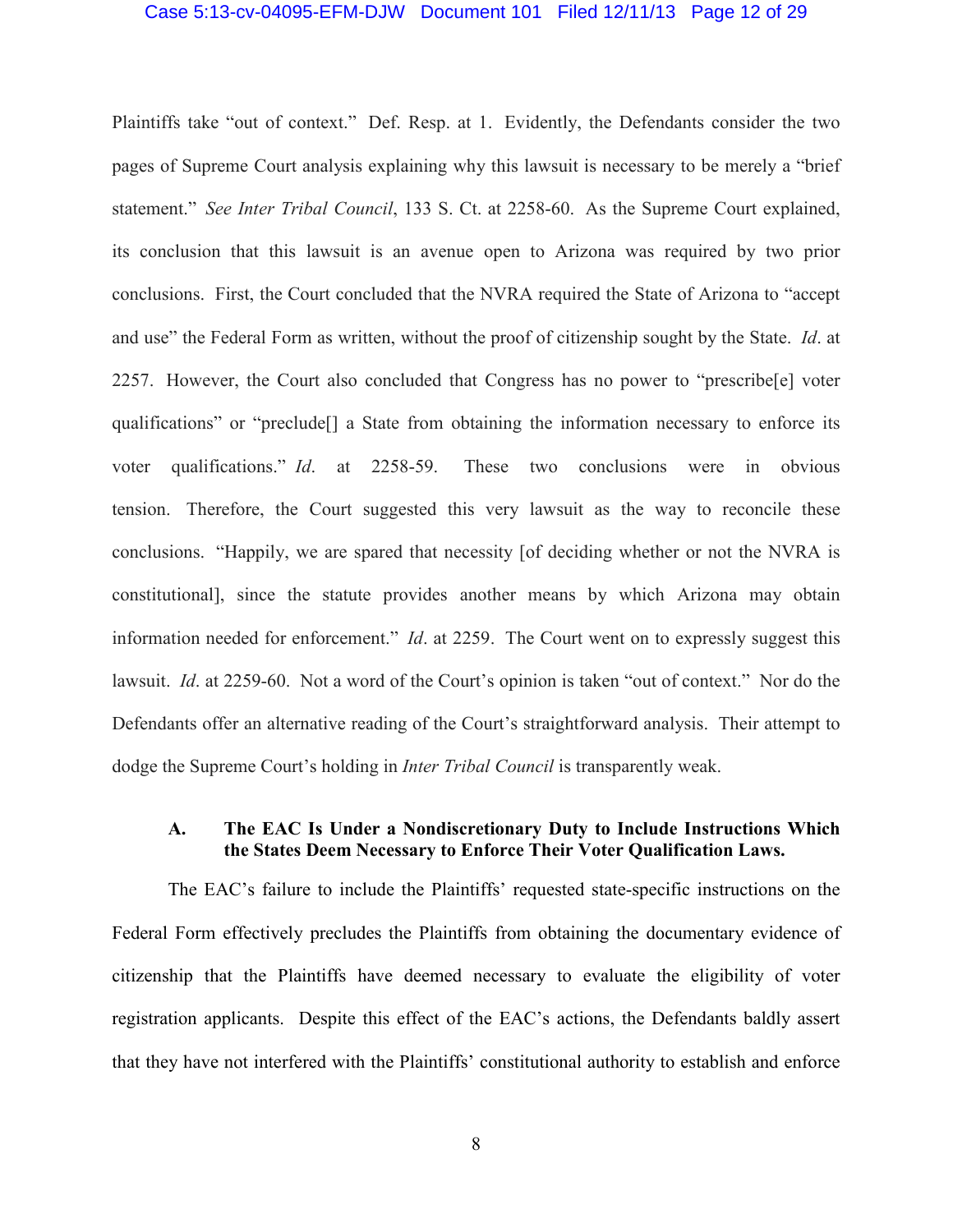#### Case 5:13-cv-04095-EFM-DJW Document 101 Filed 12/11/13 Page 13 of 29

voter qualifications. Def. Resp. at 17-18. This assertion not only defies reason, but also runs contrary to the holding in *Inter Tribal Council*.

Subject to constitutional limitations such as those asserted by the Plaintiffs in this case, the *Inter Tribal Council* decision requires the States to accept and use completed Federal Forms to register applicants to vote in Federal elections. *Inter Tribal Council*, 133 S. Ct. at 2257, 2259. This requirement, however, cannot interfere with the constitutional authority of the States to establish and enforce voter qualifications. *Id.* at 2258-59. Thus, in holding that the States must accept and use the Federal Form, the *Inter Tribal Council* Court expressly limited the EAC's discretion regarding State requests that additional information be included in the state-specific instructions of the Federal Form. Noting that this limitation on the EAC's discretion was required to "avoid serous constitutional doubt," *id.* at 2259, the Court held that the EAC's is under a nondiscretionary duty to include instructions which enable the State to obtain information the States deem necessary to assess the eligibility of voter registration applications and to enforce the States' voter qualification laws. *Id*. at 2259-60. "That is to say, it is surely permissible if not requisite for the Government to say that necessary information which *may* be required *will* be required." *Id.* at 2259 (emphasis provided). The Defendants have not disputed that documentary proof-of-citizenship *may* be required by the States to enforce their voter qualification laws. Thus, under *Inter Tribal Council*, the EAC must include such information on the Federal Form at the Plaintiffs' request.

Ignoring the extent to which this portion of the *Inter Tribal Council* decision limits the EAC's discretion, the Defendants apparently believe that, despite the unequivocal holding in *Inter Tribal Council*, the EAC retains "full discretion" to determine, unconstrained by constitutional principles, the necessity of state-specific instructions. Def. Resp. at 23-24.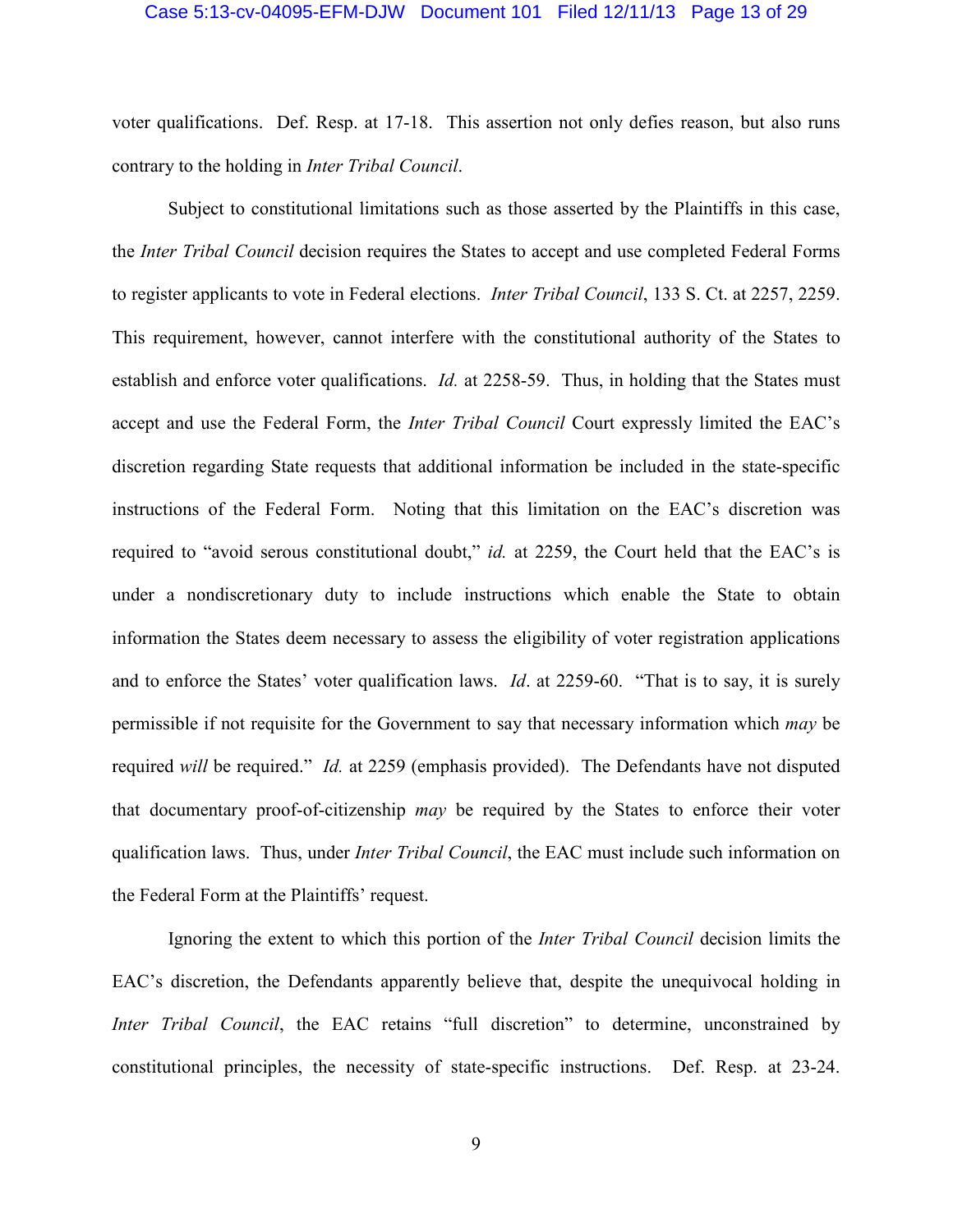### Case 5:13-cv-04095-EFM-DJW Document 101 Filed 12/11/13 Page 14 of 29

Throughout their Response Brief, the Defendants maintain that the Plaintiffs needed to establish *to the EAC's satisfaction* that the state-specific instructions requested by the Plaintiffs are *necessary* to enforce the Plaintiffs' voter qualification laws. See Def. Resp. at 1, 10, 11, 15, 19, 21-22, 23-24, 25, 26, 30. Indeed, the Defendants go further and assert that the EAC's determination regarding the necessity of such instructions should be reviewed only for abuse of discretion. Def. Resp. at 17-18, 29. Maintaining that the Plaintiffs must establish the necessity of their requested instructions to the EAC's satisfaction, the Defendants state that under *Inter Tribal Council* "the EAC might have 'a nondiscretionary duty' if, but only if, a State could 'establish… that a mere oath will not suffice to effectuate its citizenship requirement.' *Inter Tribal Council*, 133 S. Ct. at 2260." Def. Resp. at 14. However, nothing in the *Inter Tribal Council* opinion (nor in the NVRA, for that matter) suggests that States need to convince the EAC that their requested instructions are necessary before being allowed to enforce their validly enacted voter registration laws.

The Defendants characterize the EAC as a policy making body empowered to secondguess the judgment of a sovereign State. They contend that the States of Arizona and Kansas should have submitted "evidence to the EAC showing that the State was 'precluded … from obtaining the information necessary to enforce its voter qualifications.'" Def. Resp. at 11 (*quoting Inter Tribal Council*, 133 S. Ct. at 2258-59). There are two fatal flaws with this contention. First, they take the *Inter Tribal Council* words out of context. The Defendants declare that such a showing must be made to the EAC, which they imagine sits in judgment of state voter registration laws. However the Supreme Court explained two paragraphs later exactly to whom such a showing must be made: the showing should be made *to this Court*. "Should the EAC's inaction persist, Arizona would have the opportunity to establish *in a reviewing court* that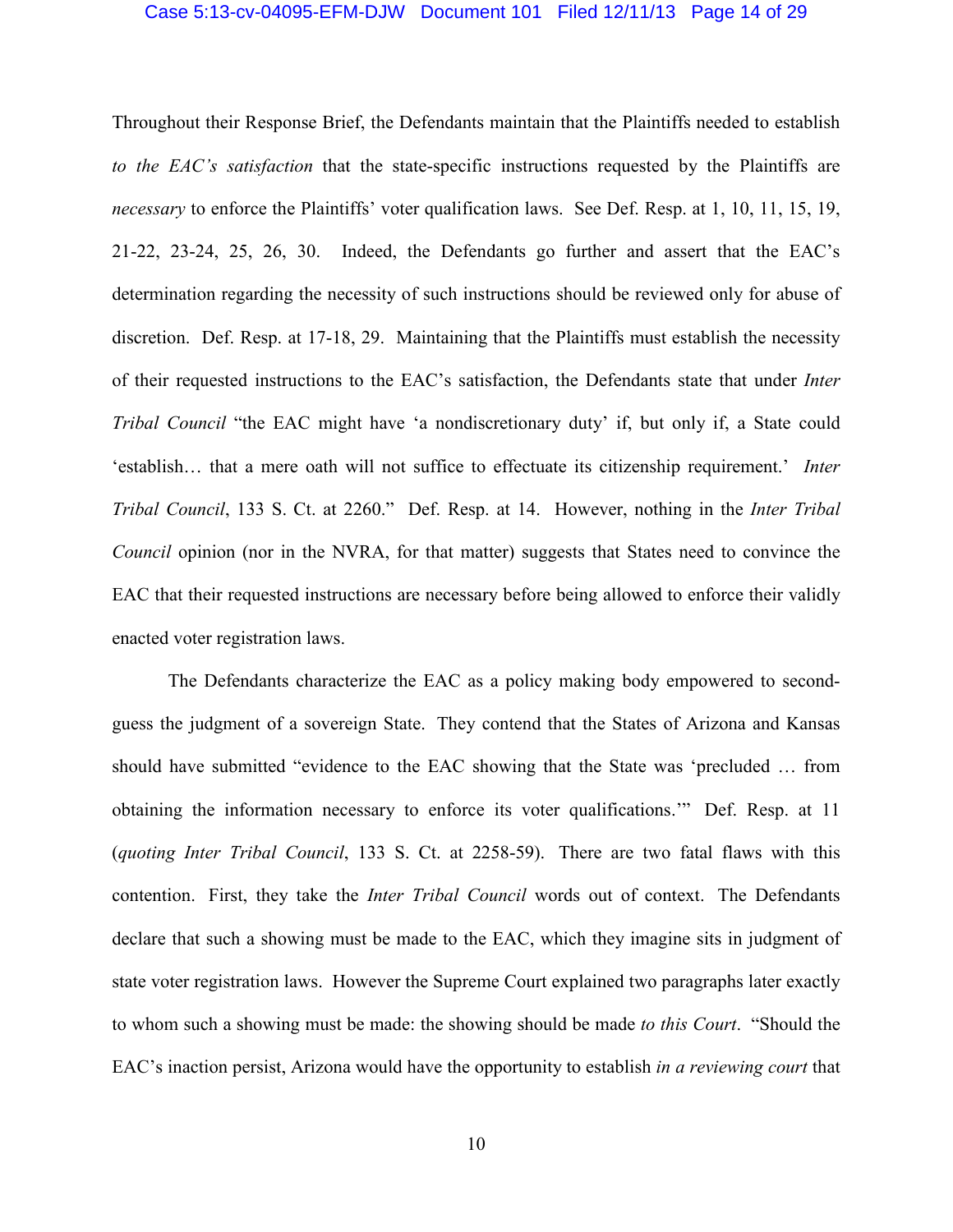### Case 5:13-cv-04095-EFM-DJW Document 101 Filed 12/11/13 Page 15 of 29

a mere oath will not suffice to effectuate its citizenship requirement and that the EAC is therefore under a nondiscretionary duty to include Arizona's concrete evidence requirement on the Federal Form." *Inter Tribal Council*, 133 S. Ct. at 2260 (emphasis added). The Defendants' attempt to substitute the EAC for "a reviewing court" is a brazen mischaracterization of *Inter Tribal Council*, to say the least.

Second, the EAC is nowhere empowered by statute to judge which State registration laws are "necessary" and which State registration laws are not. Nor could Congress have vested the EAC with such power. An executive agency created by Congress cannot exercise powers that Congress itself lacks. Article II, Section 2, of the Constitution makes clear, and the Supreme Court has confirmed, that "prescribing voter qualifications … 'forms no part of the power to be conferred upon the national government'" *Inter Tribal Council*, 133 S. Ct. at 2258. And "it would raise serious constitutional doubts if a federal statute precluded a State from obtaining the information necessary" to ascertain that a person claiming to be a qualified elector was in fact so qualified. *Id*. at 2258-59. The Defendants' attempt to transform the EAC into a policy making body empowered to nullify state registration laws is contrary to the NVRA, contrary to the Constitution, and contrary to *Inter Tribal Council*. What is more, vesting the EAC with broad authority to nullify validly enacted state laws would constitute a system of preclearance of the kind specifically disapproved of in *Shelby County, Ala. v. Holder,* U.S. , 133 S. Ct. 2612 (2013) (hereinafter "*Shelby County*").

The word *necessary* is derived from the NVRA itself, which provides that the Federal Form "may require only such identifying information… and other information… as is necessary to enable the appropriate State election official to assess the eligibility of the applicant…" 42 U.S.C. § 1973gg-7(b)(1). The NVRA, however, is silent regarding who is responsible for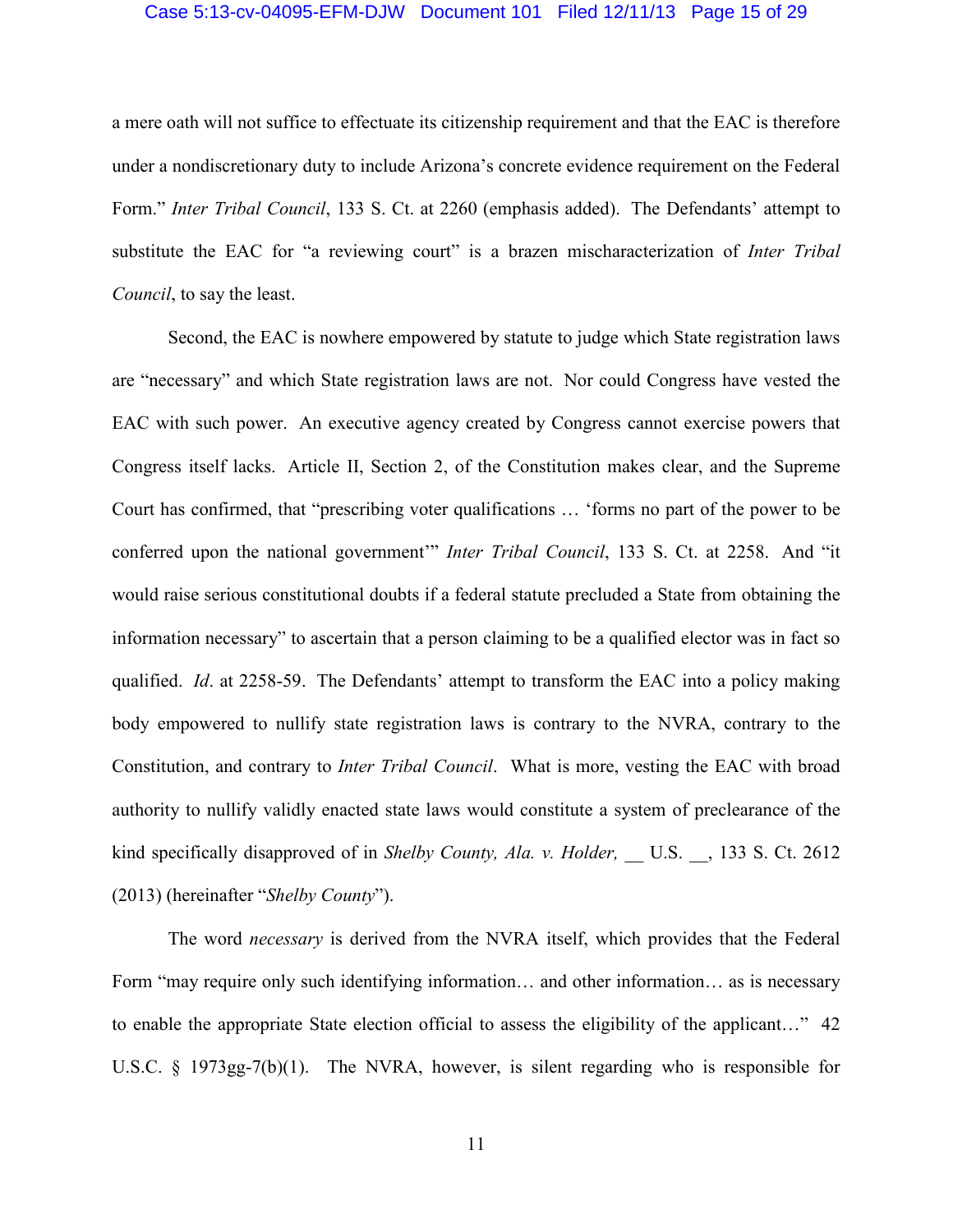### Case 5:13-cv-04095-EFM-DJW Document 101 Filed 12/11/13 Page 16 of 29

determining what information is necessary. While the Defendants assume that the EAC is charged with making that determination in its discretion, the *Inter Tribal Council* Court assumed otherwise, noting that a State may request that its state-specific instructions "include information *the State* deems necessary to determine eligibility…" *Inter Tribal Council*, 133 S. Ct. at 2259 (emphasis added). This reading, again, was required so that "no constitutional doubt is raised by giving the 'accept and use' provision of the NVRA its fairest reading." *Id*. Thus, the *Inter Tribal Council* Court recognized that, pursuant to their power to establish and enforce voter qualifications, it is for the States, not the EAC, to determine what information is necessary to enforce the States' voter qualification laws.

# **B. The EAC Lacks the Authority to Determine the "Quantum of Information" Necessary for State Election Officials to Assess the Eligibility of Voter Registration Applicants.**

The Defendants assert that Congress has the ultimate authority to determine voter registration procedures relating to Federal elections, including "making decisions regarding the quantum of information necessary for election officials to determine a voter's eligibility for those elections." Def. Resp. at 19. Thus, by extension, the Defendants assert that under the NVRA it is for the EAC to determine "the quantum of 'information… necessary to enable the appropriate State election official to assess the eligibility of the applicant,' and [to ensure] that the Federal Form's contents are limited to such information." Def. Resp. at 21-22 (quoting a portion of 42 U.S.C. § 1973-7(b)(1)).<sup>2</sup> However, the NVRA nowhere states that the EAC shall determine the

<sup>2</sup> Supporting this assertion, the Defendants also point to *Inter Tribal Council*, 133 S. Ct. at 2259, for purportedly concluding "that the United States' interpretation of § 9(b)(1) (*sic*) of the NVRA to mean that 'the EAC 'shall require information that's necessary, but may only require that information' is a proper exercise of 'validly conferred discretionary executive authority.' " The Plaintiffs submit that the Defendants mischaracterize this portion of the *Inter Tribal Council* opinion, which in fact *rejected* the Government's contention, as a fuller review of this section of the opinion makes plain. Indeed, the Defendants' reading is undermined by the final sentence in this section of the opinion, where the Court stated, "it is surely permissible if not requisite for the Government to say that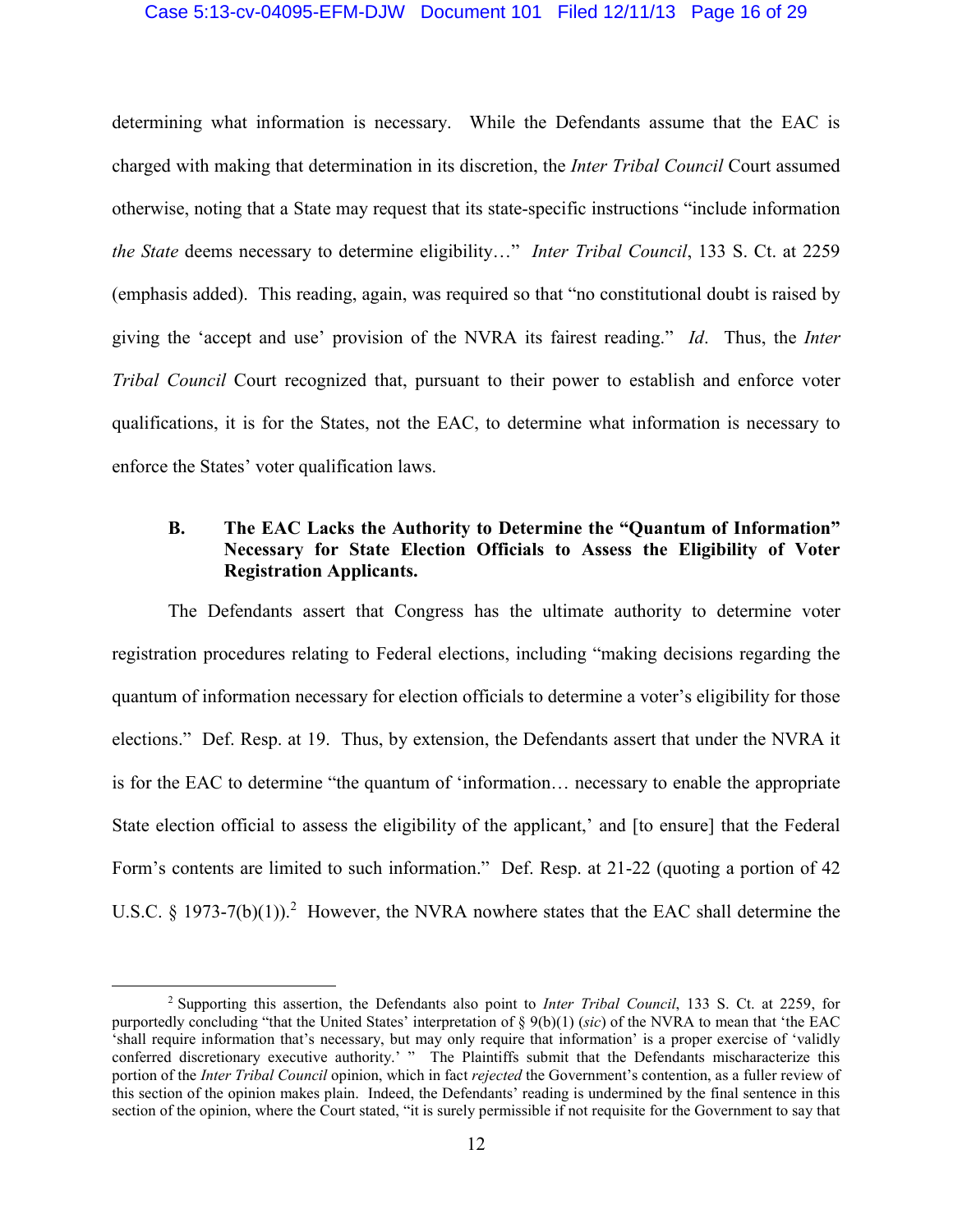### Case 5:13-cv-04095-EFM-DJW Document 101 Filed 12/11/13 Page 17 of 29

"quantum of information" necessary for State election officials to assess the eligibility of Federal Form applicants, and the Defendants have cited to no other legal authority conferring such authority upon the EAC.<sup>3</sup> The "quantum of information" theory is nothing more than an unsupported assertion that runs contrary to the holding of *Inter Tribal Council*.

That is because the power to determine the quantum of information necessary to assess the eligibility of voter registration applicants is part of (if not synonymous with) the power to enforce voter qualifications, a power exclusively held by the States. *Inter Tribal Council*, 133 S. Ct. at 2258-59. Simply put, the Defendants are attempting to establish a new federal power to establish and enforce voter qualifications by calling this power by a different name, *i.e.*, "the power to establish the quantum of information necessary to assess the eligibility of voter registration applicants." Thus, while the Defendants pay lip service to the States' exclusive authority to establish and enforce voter qualifications, the Defendants' arguments in fact vitiate that power and subject it to a nebulous federal authority to "establish the quantum of information" necessary to enforce voter qualifications. Whatever one calls this power, the fact remains that the Defendants are precluding the Plaintiffs from enforcing their voter qualification laws in violation of the constitutional principles described in *Inter Tribal Council*.

The Defendants claim this new power to establish the quantum of information necessary to assess the eligibility of voter registration applications under the auspices of the Elections Clause, which states, "The Times, Places and Manner of holding Elections for Senators and

necessary information which *may* be required *will* be required." *Inter Tribal Council*, 133 S. Ct. at 2259 (emphasis provided).

<sup>&</sup>lt;sup>3</sup> After asserting that Congress has the power to determine the quantum of information necessary for election officials to determine an applicant's eligibility, the Defendants point to three cases: *Ass'n of Cmty. Orgs. for Reform Now v. Miller*, 129 F.3d 833 (6th Cir. 1997); *Voting Rights Coal. v. Wilson*, 60 F.3d 1411 (9th Cir. 1995); and *Ass'n of Cmty. Orgs. for Reform Now v. Edgar*, 56 F.3d 791 (7th Cir. 1995). All three cases merely hold that the NVRA's "motor-voter" requirement that each State's motor vehicle driver's license application process shall serve as an application for voter registration with respect to elections for Federal office is constitutional. None of those cases concern the "quantum of information" to be required in voter registration applications.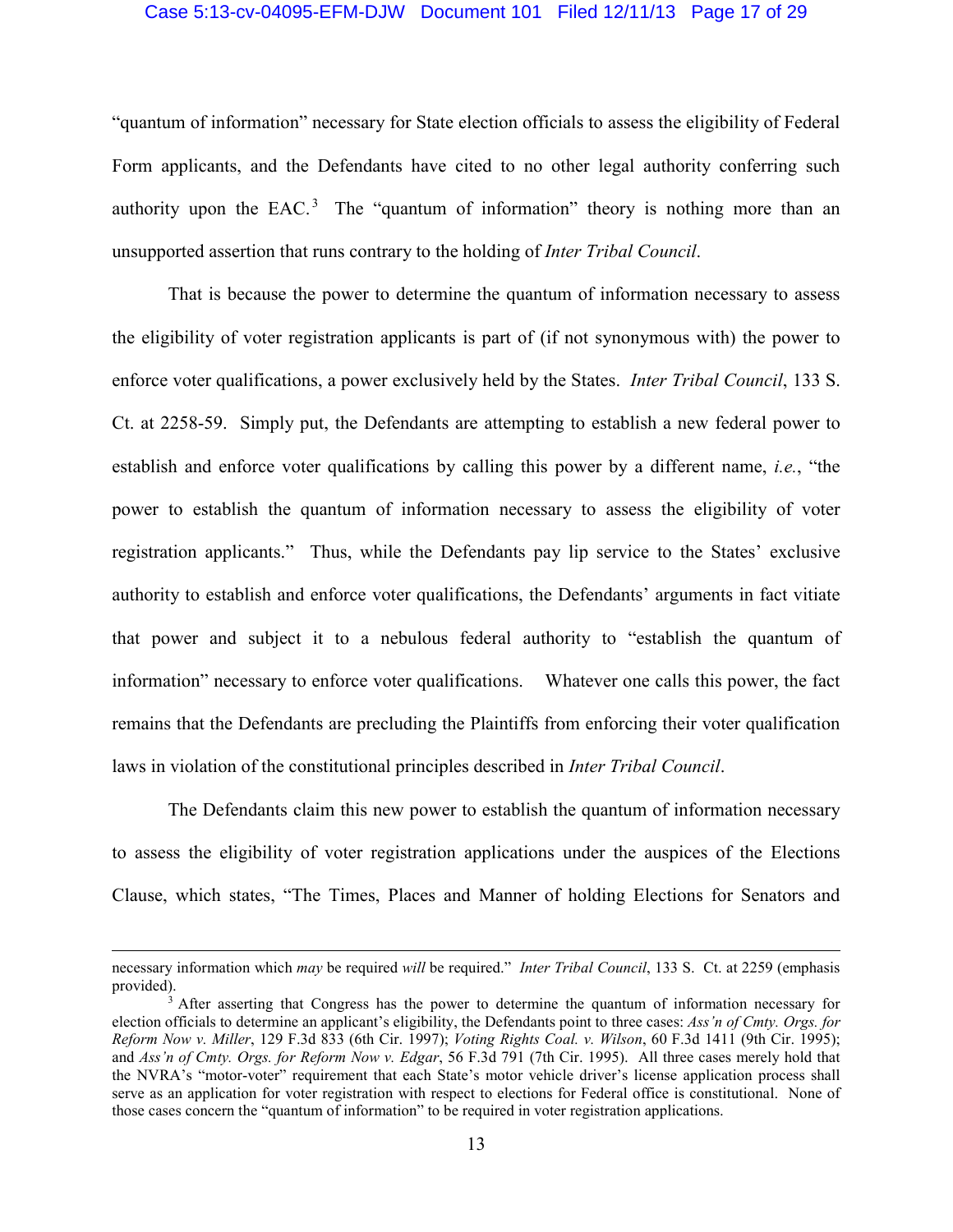### Case 5:13-cv-04095-EFM-DJW Document 101 Filed 12/11/13 Page 18 of 29

Representatives, shall be prescribed in each State by the Legislature thereof; but the Congress may at any time by Law make or alter such Regulations, except as to the places of chusing Senators." U.S. Const. Art. I, § 4, cl. 1. Concerning the Elections Clause, the *Inter Tribal Council* Court stated, "The Clause's substantive scope is broad. 'Times, Places, and Manner,' we have written, are 'comprehensive words,' which 'embrace authority to provide a complete code for congressional elections,' including, as relevant here and as petitioners do not contest, regulations relating to 'registration.' " *Inter Tribal Council*, 133 S. Ct. at 2253 (citing *Smiley v. Holm*, 285 U.S. 355, 366 (1932)).<sup>4</sup>

Nevertheless, to the extent the Elections Clause gives Congress the authority to regulate voter registration relating to Federal elections, this power must be interpreted in light of the States' equally weighty constitutional power to establish and enforce voter qualifications under Article I, § 2, cl. 1, Article II, § 1, cl. 2, and the Tenth and Seventeenth Amendments. To that end, the *Inter Tribal Council* Court expressly held that "the Elections Clause empowers Congress to regulate *how* federal elections are held, but not *who* may vote in them." *Inter Tribal Council*, 133 S. Ct. at 2257 (emphasis provided). The *Inter Tribal Council* Court thus acknowledged a tension between the competing power of Congress to regulate voter registration under the Elections Clause on the one hand and the power of the States to establish and enforce voter qualifications under the Qualifications Clauses on the other hand. This tension exists because voter registration is how voter qualifications are enforced.

<sup>4</sup> While *Inter Tribal Council* and *Smiley* assume that Congress's authority under the Elections Clause includes the power to regulate "registration," Justice Thomas's dissenting opinion in *Inter Tribal Council* correctly classifies these statements as dicta. "But that statement was dicta because *Smiley* involved congressional redistricting, not voter registration. 285 U.S., at 361-62. Cases since *Smiley* have similarly not addressed the issue of voter qualifications but merely repeat the word "registration" without further analysis." *Inter Tribal Council*, 133 S. Ct. at 2268 (Thomas, J., dissenting). Like the Petitioners in *Inter Tribal Council*, the Plaintiffs here do not contend, at least for the purposes of this action, that Congress has no authority to regulate voter registration relating to Federal elections.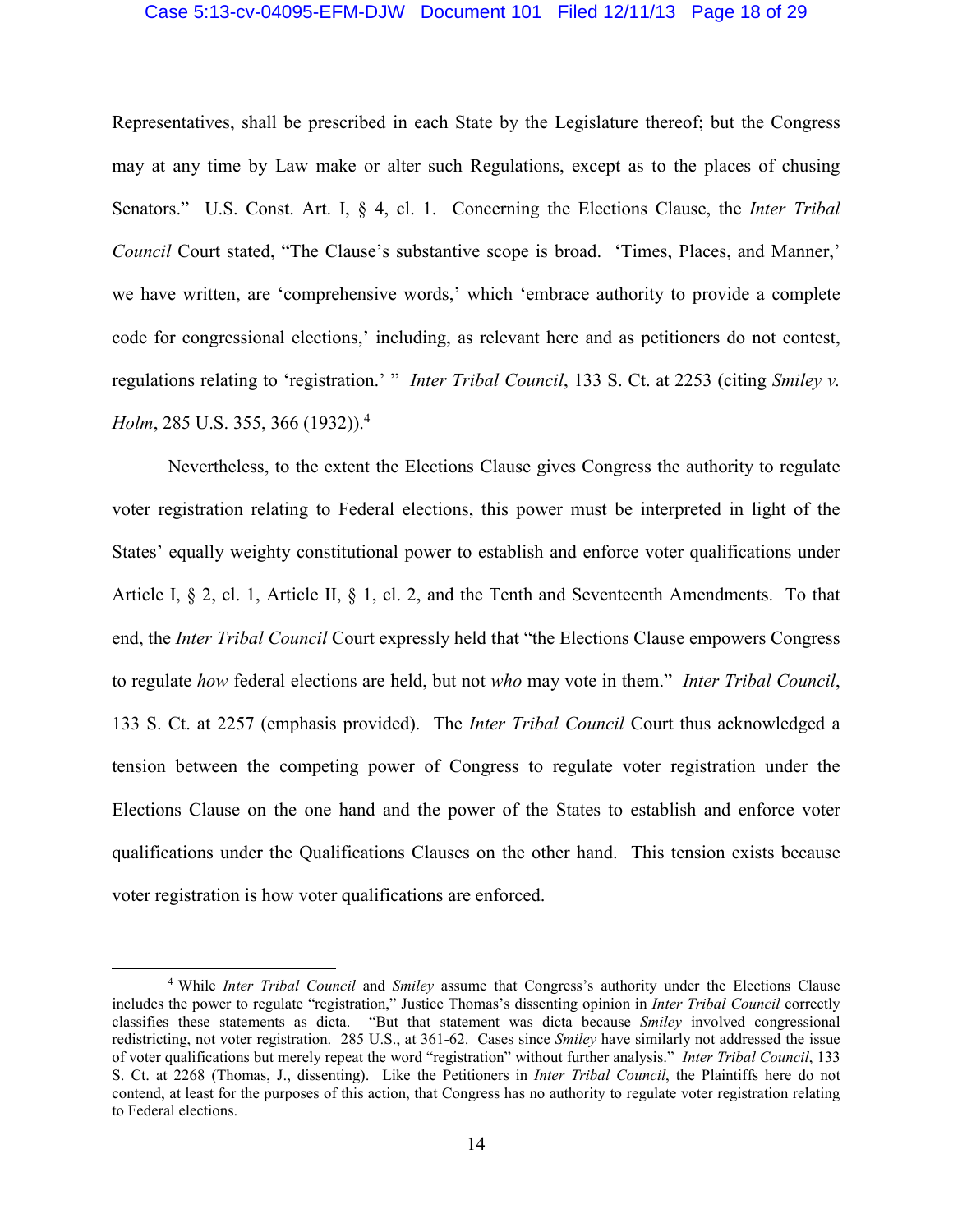### Case 5:13-cv-04095-EFM-DJW Document 101 Filed 12/11/13 Page 19 of 29

While the Defendants would resolve this tension by completely subjugating the States' constitutional power to that of Congress, their approach raises the same "serious constitutional doubts" that concerned the *Inter Tribal Council* Court because it would preclude the Plaintiffs from obtaining the information they deem necessary to enforce their voter qualifications. Conversely, the *Inter Tribal Council* Court resolved this tension by holding that the States must abide by the *procedural* provisions of the NVRA such as its "accept and use" provision, while the EAC is under a nondiscretionary duty to include state-specific instructions on the Federal Form which enable the States to enforce their voter qualifications. To that end, "information which *may* be required [by the States] *will* be required [by the EAC]." *Inter Tribal Council*, 133 S. Ct. at 2259 (emphasis provided).

Finally, and most importantly, the Defendants' argument cannot be squared with the wording of *Inter Tribal Council*. The Supreme Court made clear that the EAC retains absolutely no discretion on this particular matter: "Should the EAC's inaction persist, Arizona would have the opportunity to establish in a reviewing court that a mere oath will not suffice to effectuate its citizenship requirement and that the EAC is *therefore under a nondiscretionary duty* to include Arizona's concrete evidence requirement on the Federal Form." *Inter Tribal Council*, 133 S. Ct. at 2260 (emphasis added). A state need only show (to the satisfaction of the reviewing Court) that mere oath will not suffice. The EAC's duty is "nondiscretionary." The EAC does not sit in judgment of which state policies are necessary and which are not necessary.

# **C. The States' Power to Establish and Enforce Voting Qualifications Existed Prior to the Constitution and is therefore Protected by the Tenth Amendment.**

Despite the Defendants' previous concession that the Plaintiffs have the exclusive authority to establish and enforce voter qualifications for Federal elections, see Def. Resp. at 17-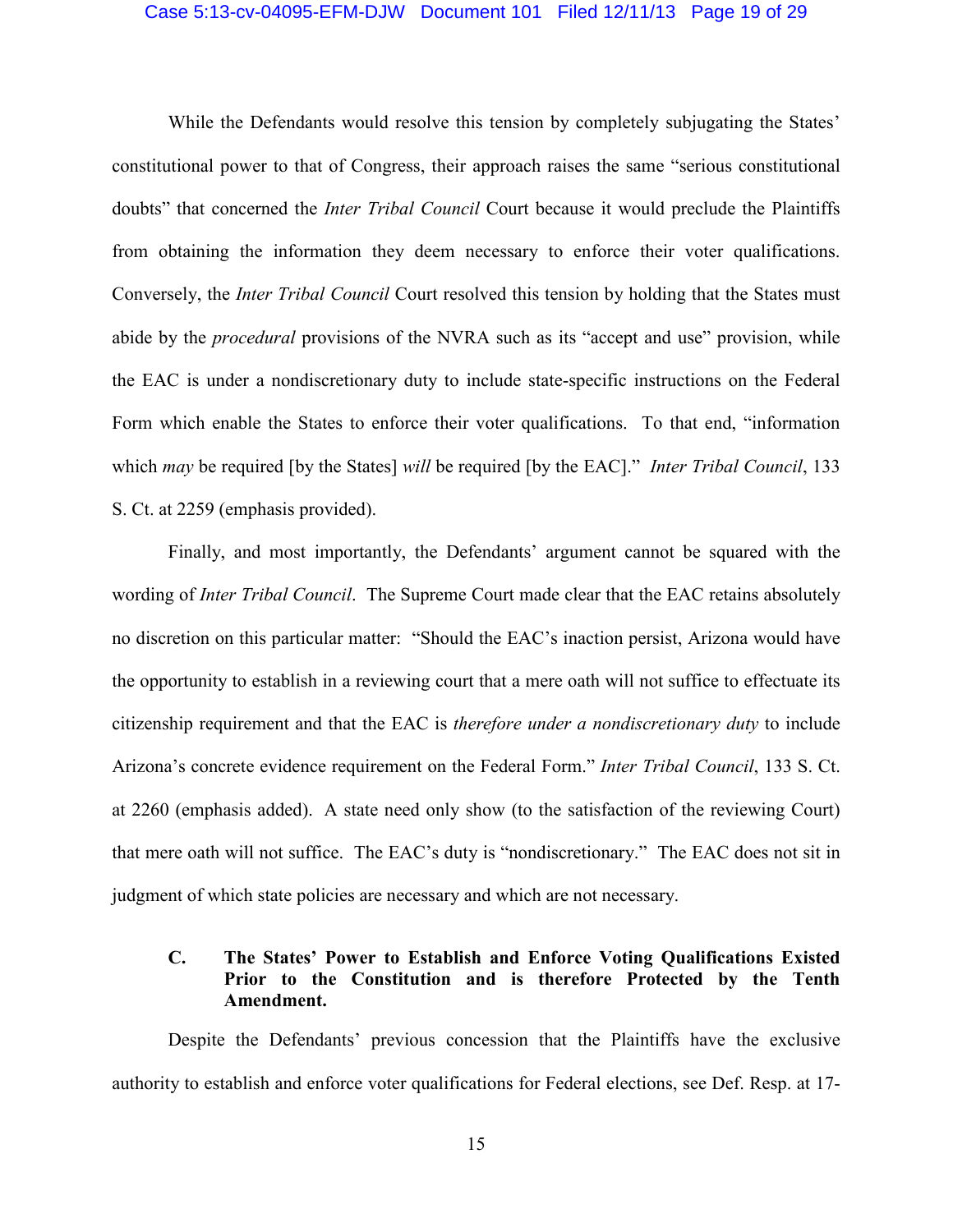#### Case 5:13-cv-04095-EFM-DJW Document 101 Filed 12/11/13 Page 20 of 29

20, the Defendants now assert, citing *U.S. Term Limits, Inc. v. Thornton*, 514 U.S. 779, 802 (1995) (hereinafter "*U.S. Term Limits*"), that the Tenth Amendment does not protect the Plaintiffs' authority to establish and enforce voter qualifications for Federal elections because, according to the Defendants, the States did not possess that authority prior to entering into the Union. Def. Resp. at 23. However, the decision in *U.S. Term Limits* is clearly distinguishable from this case, and the Defendants' assertion is contrary to the language of the Constitution itself.

*U.S. Term Limits* presented a constitutional challenge to an amendment of the Arkansas State Constitution that prohibited the name of an otherwise-eligible candidate for Congress from appearing on the general election ballot if that candidate had already served three terms in the House of Representatives or two terms in the Senate. *U.S. Term Limits*, 514 U.S. at 783. In holding that the States lacked the power to set qualifications for congressional candidates additional to those found in the Qualifications Clauses, U.S. Const. Art. I, § 2, cl. 2 and Art. I, § 3, cl. 3, the Court noted that the Tenth Amendment could not reserve this power to the States because the power to set qualifications for service in Congress did not exist before the Constitution was ratified. *U.S. Term Limits*, 514 U.S. at 802-03.

In contrast to the power to establish the qualifications for congressional candidates (which offices did not exists prior to the Constitution), the power of the States (and, before them, the colonies) to establish and enforce voter qualifications *did* exist before the Constitution was ratified, a fact made plain by the Constitution itself. Concerning the electors for Representatives, Article I, § 2, cl. 1 of the Constitution provides that "the Electors in each State shall have the Qualifications requisite for Electors of the most numerous Branch of the State Legislature." Similarly, the Seventeenth Amendment provides concerning electors for Senators that "[t]he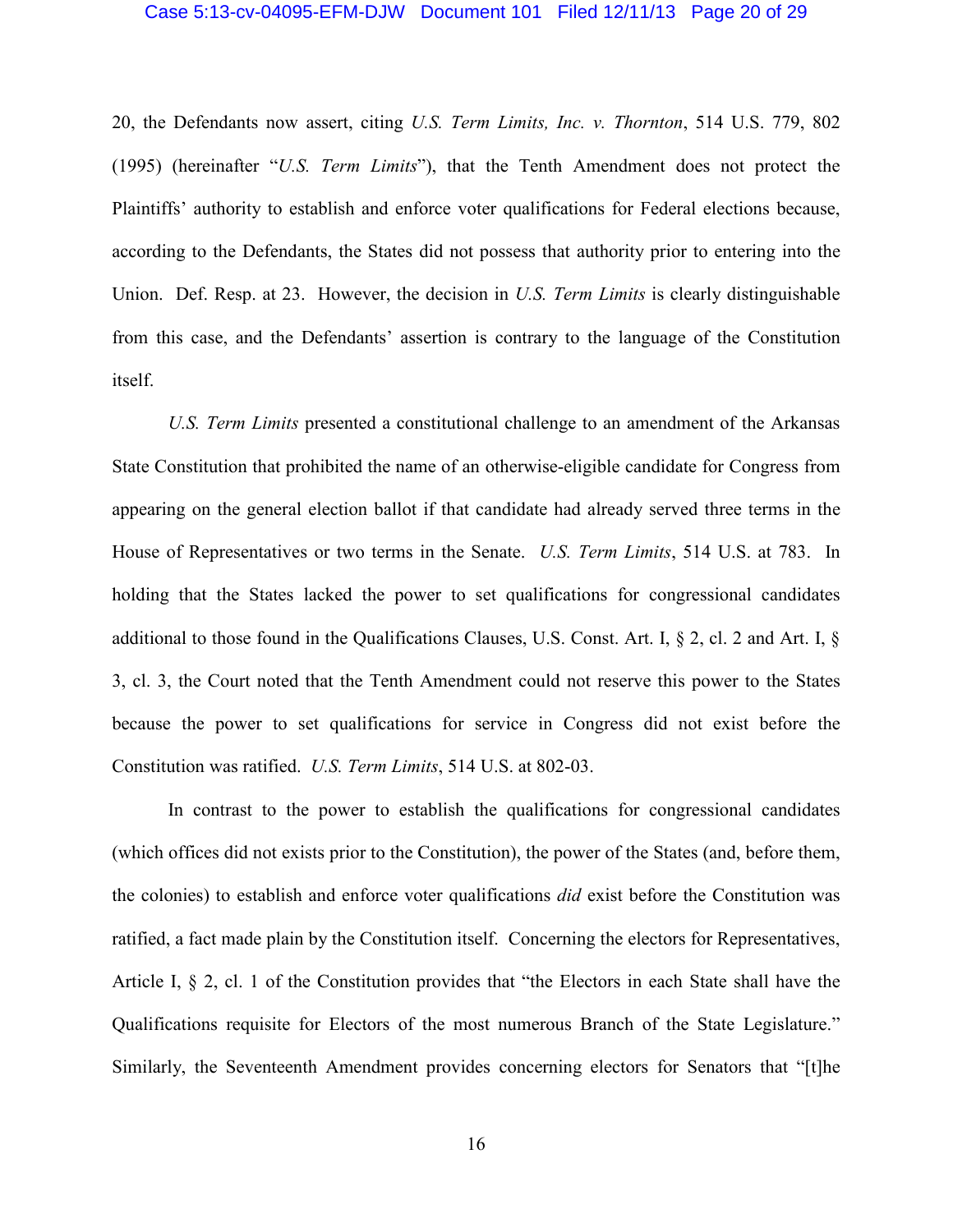### Case 5:13-cv-04095-EFM-DJW Document 101 Filed 12/11/13 Page 21 of 29

electors in each State shall have the qualifications requisite for electors of the most numerous branch of the State legislatures." These constitutional provisions limit the States' ability to establish voter qualifications for congressional elections which differ from voter qualifications for the most numerous branch of the State legislatures, a limitation that would not be in any way sensible if the States did not have the power to establish voter qualifications in the first place.

The Defendants' assertions to the contrary notwithstanding, the States had the power to establish and enforce voter qualifications for all elections (including, presumably, elections for delegates to the Constitutional Convention) prior to the ratification of the federal Constitution, and the Tenth Amendment continues to reserve that power to the States. "In other words, the privilege to vote in a state is within the jurisdiction of the state itself, to be exercised as the state may direct, and upon such terms as to it may seem proper, provided, of course, no discrimination is made between individuals, in violation of the Federal Constitution." *Carrington v. Rash*, 380 U.S. 89, 91 (1965) (quotation omitted). The Supreme Court in *Shelby County* therefore emphasized, relying in part on the Tenth Amendment, that the "States have broad powers to determine the conditions under which the right of suffrage may be exercised." *Shelby County*, 133 S. Ct. at 2623 (quotation omitted). In the instant case, the EAC's failure to modify the statespecific instructions of the Federal Form as requested by the Plaintiffs infringed upon this right, and the Plaintiffs are therefore entitled to relief under the Tenth Amendment.

# **D. The States Have Established That "a Mere Oath Will Not Suffice to Effectuate [Their] Citizenship Requirement[s]"**

The Supreme Court in *Inter Tribal Council* identified the showing that must be made to this Court: "Should the EAC's inaction persist, Arizona would have the opportunity to establish in a reviewing court that a mere oath will not suffice to effectuate its citizenship…" *Inter Tribal Council*, 133 S. Ct. at 2260 (emphasis added). This both Arizona and Kansas have already done.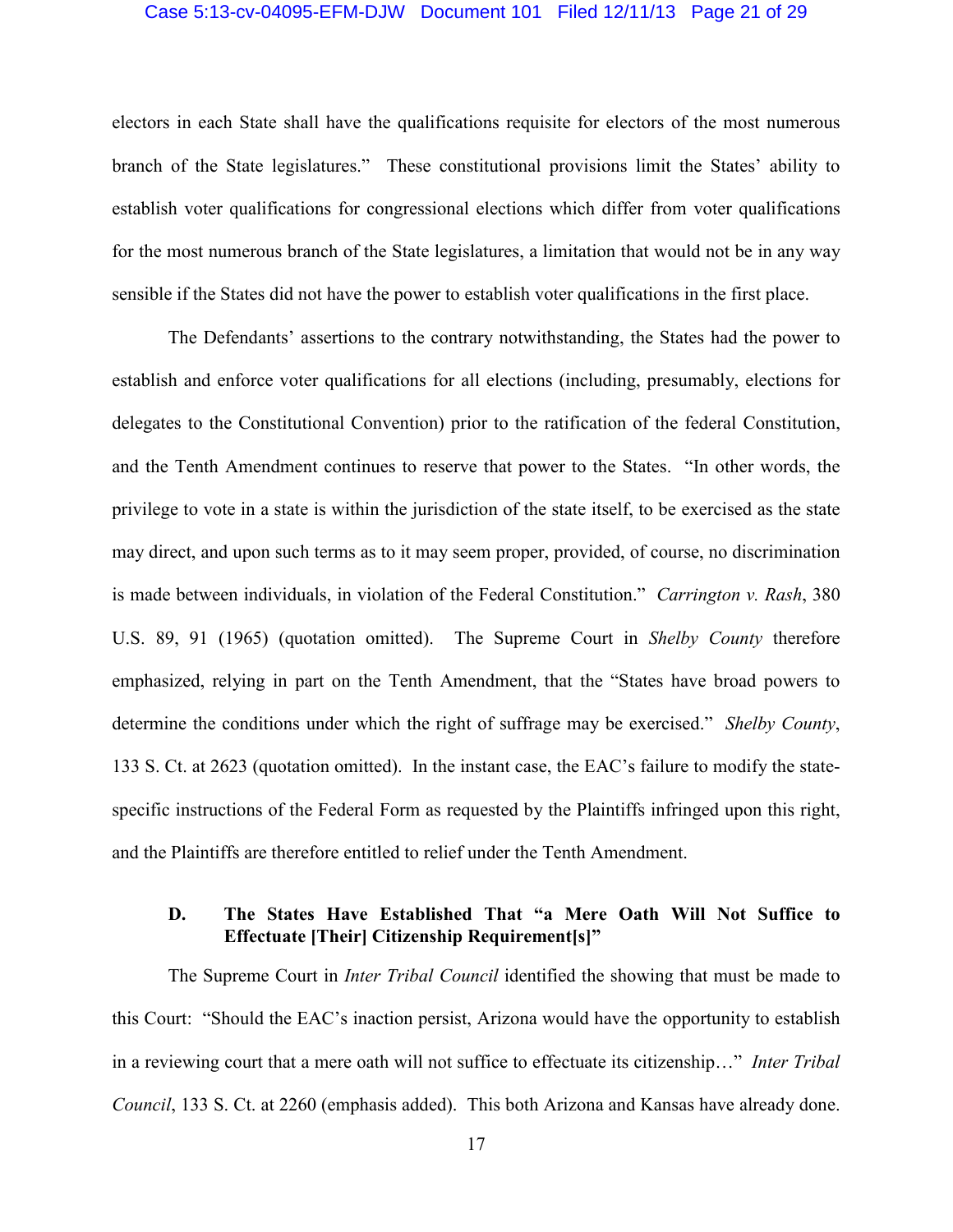### Case 5:13-cv-04095-EFM-DJW Document 101 Filed 12/11/13 Page 22 of 29

The showing consists of two parts. First, both States have submitted evidence indicating that in the past when proof of citizenship was not required, significant numbers of aliens have succeeded in registering to vote by falsely signing voter registration forms. Kansas has provided affidavits in this case identifying twenty such aliens on the voter rolls. And that number is only the tip of the iceberg, because it principally includes aliens who applied for driver's licenses and confirmed their alien status in the process. Aliens who did not apply for driver's licenses cannot be so easily identified on the voter rolls. Arizona has provided affidavits identifying an even larger number of aliens who successfully registered to vote when the only means of enforcing the State's citizenship requirement was a mere oath.

Second, the State of Kansas has also shown that, after January 1, 2013, the new proof-ofcitizenship requirement (on the state form) successfully prevented aliens who attempted to register from doing so. In Sedgwick County, an alien who submitted a registration form confirmed in a telephone conversation with the county election commissioner's office that he was not a United States citizen. The alien signed the oath on the registration form attesting to United States citizenship. Had the proof-of-citizenship requirement not been in effect, the alien would have succeeded in registering to vote. See Lehman Affidavit, ECF No. 20. In addition, in Finney County, an alien attending Garden City Community College submitted a voter registration form on which the box attesting to United States citizenship was already checked before the alien filled out and signed the form. The alien presumably did so in order to qualify for in-state tuition rates in the future. *See* Ulrich Declaration, attached hereto. As the documentary evidence submitted under seal demonstrates, the alien was in possession of a current lawful permanent resident alien card (a "green card") which, by definition, can only be issued to an alien. And in the space on the registration form asking for a naturalization number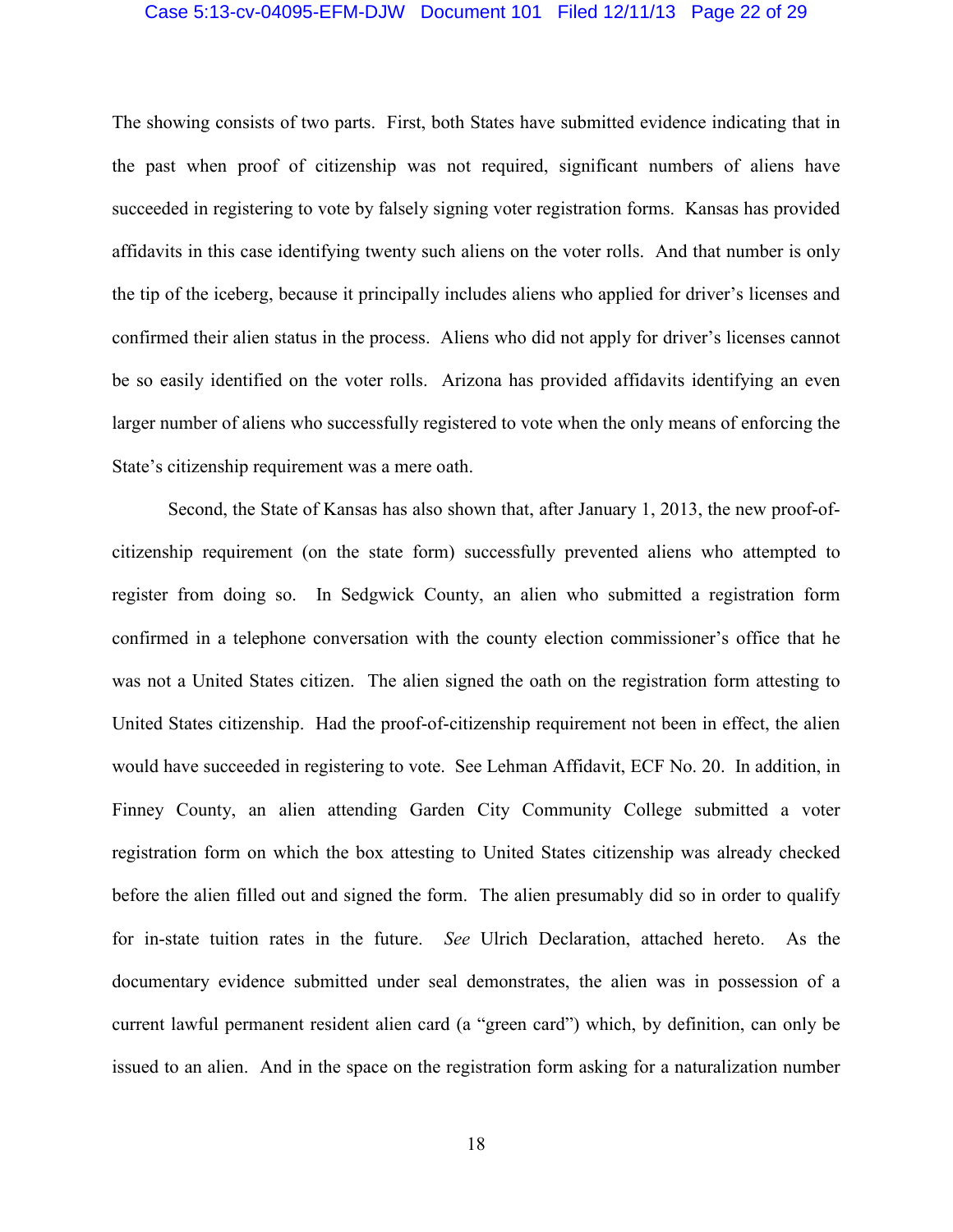### Case 5:13-cv-04095-EFM-DJW Document 101 Filed 12/11/13 Page 23 of 29

(if applicable), the alien wrote the "A number" on his green card, not a naturalization number. Here too, if the proof-of-citizenship requirement had not been in place, the alien would have succeeded in registering to vote. Mere oath was insufficient. As Justice Scalia correctly observed during oral argument in the *Inter Tribal Council* case: "The proof [the EAC] requires is simply the statement, 'I'm a citizen.' That is proof?… That is not proof at all… Under oath is not proof at all. It's just a statement." *Inter Tribal Council*, transcript of oral argument, at 44. Kansas and Arizona have demonstrated the truth of Justice Scalia's observation. "[T]he EAC is therefore under a nondiscretionary duty to include Arizona's [and Kansas's] concrete evidence requirement on the Federal Form." *Inter Tribal Council*, 133 S. Ct. at 2260.

Regardless of the number of aliens unlawfully present on the Plaintiffs' voter rolls or successfully kept off the voter rolls through the proper implementation of the Plaintiffs' proofof-citizenship requirements, the Plaintiffs submit that under *Inter Tribal Council* they need not provide such specific evidence. Because the EAC is under a nondiscretionary duty to include the Plaintiffs' requested instructions simply because those requested instructions reflect the Plaintiffs' validly enacted laws for the enforcement of voter qualifications, no additional showing is necessary. Stated differently, the Plaintiffs have "establish[ed] in a reviewing court that a mere oath will not suffice to effectuate [their] citizenship requirement[s]" simply by showing that a mere oath does not effectuate the Plaintiffs' validly enacted proof-of-citizenship laws. As stated *supra*, to require more would result in an unconstitutional preclearance system contrary to *Shelby County*, and in any event is contrary to the holding in *Inter Tribal Council* placing a nondiscretionary duty upon the EAC to include state-specific instructions enabling the Plaintiffs to enforce their voter qualification laws.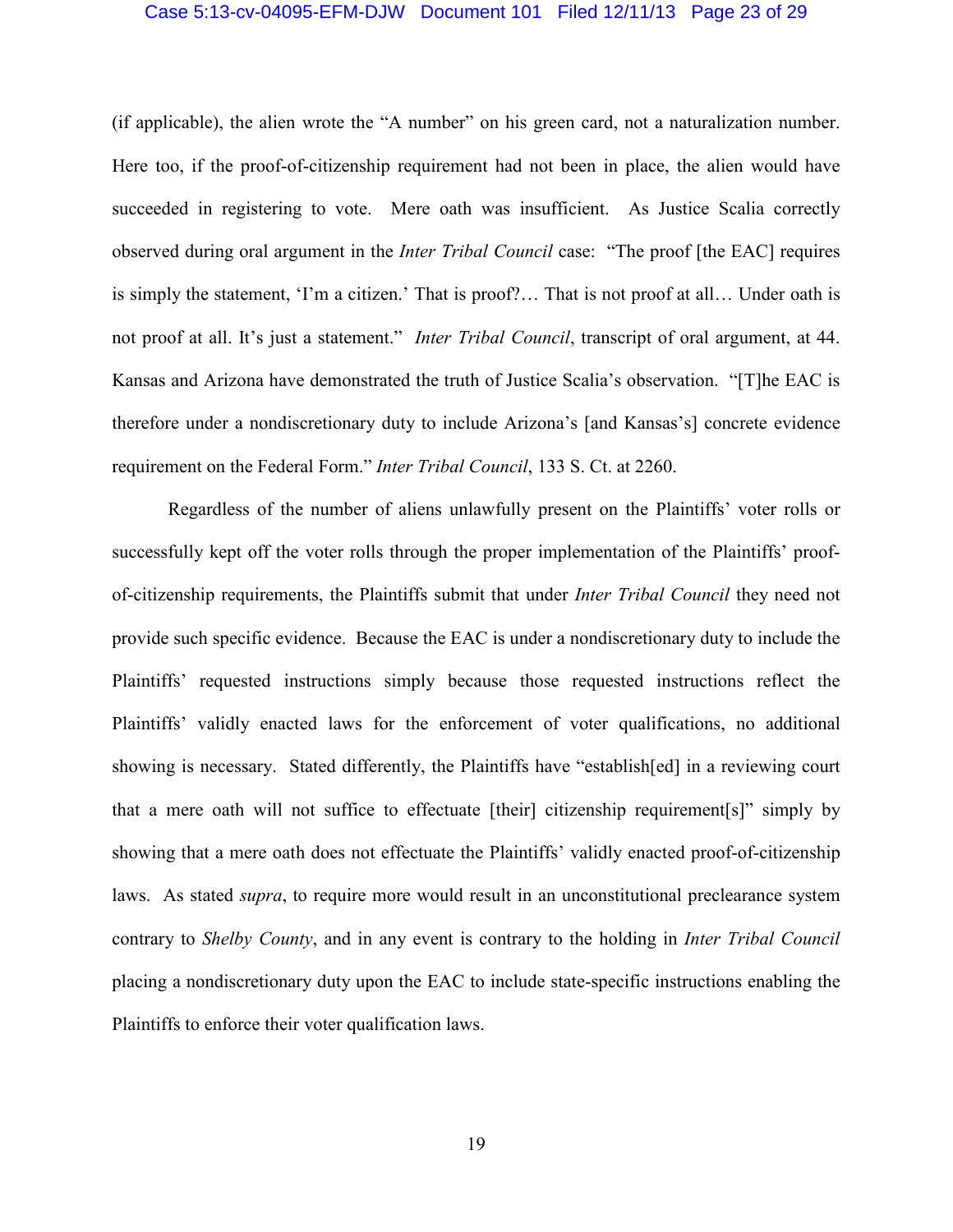# **E. The Defendants Attempt to Advance Their Policy Preference Opposing Proof of Citizenship Requirements.**

Finally, counsel for the Defendants go beyond arguing that the EAC *cannot* act to accommodate the Plaintiffs' requests and instead argue that the EAC *should not* act to accommodate the Plaintiffs' requests. They drop all pretense of defending the inaction of the EAC as a mere procedural delay and resort to making policy arguments reflecting their partisan view that States should not require proof of citizenship. In their own words: "A written statement made under penalty of perjury is considered reliable evidence for many purposes." Def. Resp. at 27.<sup>5</sup> "No evidence suggests that the threat of potential fines, imprisonment, or deportation as explicitly set out on the Federal Form … is not a powerful or effective deterrent against voter registration fraud." *Id*. at 28.<sup>6</sup> While defense counsel are certainly entitled to hold those policy views, such policy considerations are of no relevance to the question of whether the EAC has acted in violation of the APA, has acted contrary to the NVRA, or has blocked the authority of the States in contravention of Article I, section 2 and the Tenth Amendment of the Constitution. This case is not about whether the States are correct in their view that the integrity of voter rolls is best protected by a proof-of-citizenship requirement. It is about whether the States have the constitutional authority to make that judgment for themselves.

# **III. The Plaintiffs Meet the Standards for Preliminary Injunctive Relief.**

 $\overline{a}$ 

The Plaintiffs submit that the Defendants' contentions that the Plaintiffs do not meet the standards for preliminary injunctive relief are largely disputed by the Plaintiffs' Brief, Pl. Br. at

<sup>&</sup>lt;sup>5</sup> The Defendants then argue that a sworn statement on a voter registration card is of equal reliability to a sworn affidavit submitted to an Article III Court. Def. Resp. 27. The Defendants apparently forget that an attorney reviews, submits, and relies upon an affidavit submitted to a Court; whereas no one else reviews, or stands behind the veracity of, the assertions made on a voter registration form.

<sup>&</sup>lt;sup>6</sup> No evidence other than the Plaintiffs' affidavits which the Defendants wish to prevent this Court from considering, that is.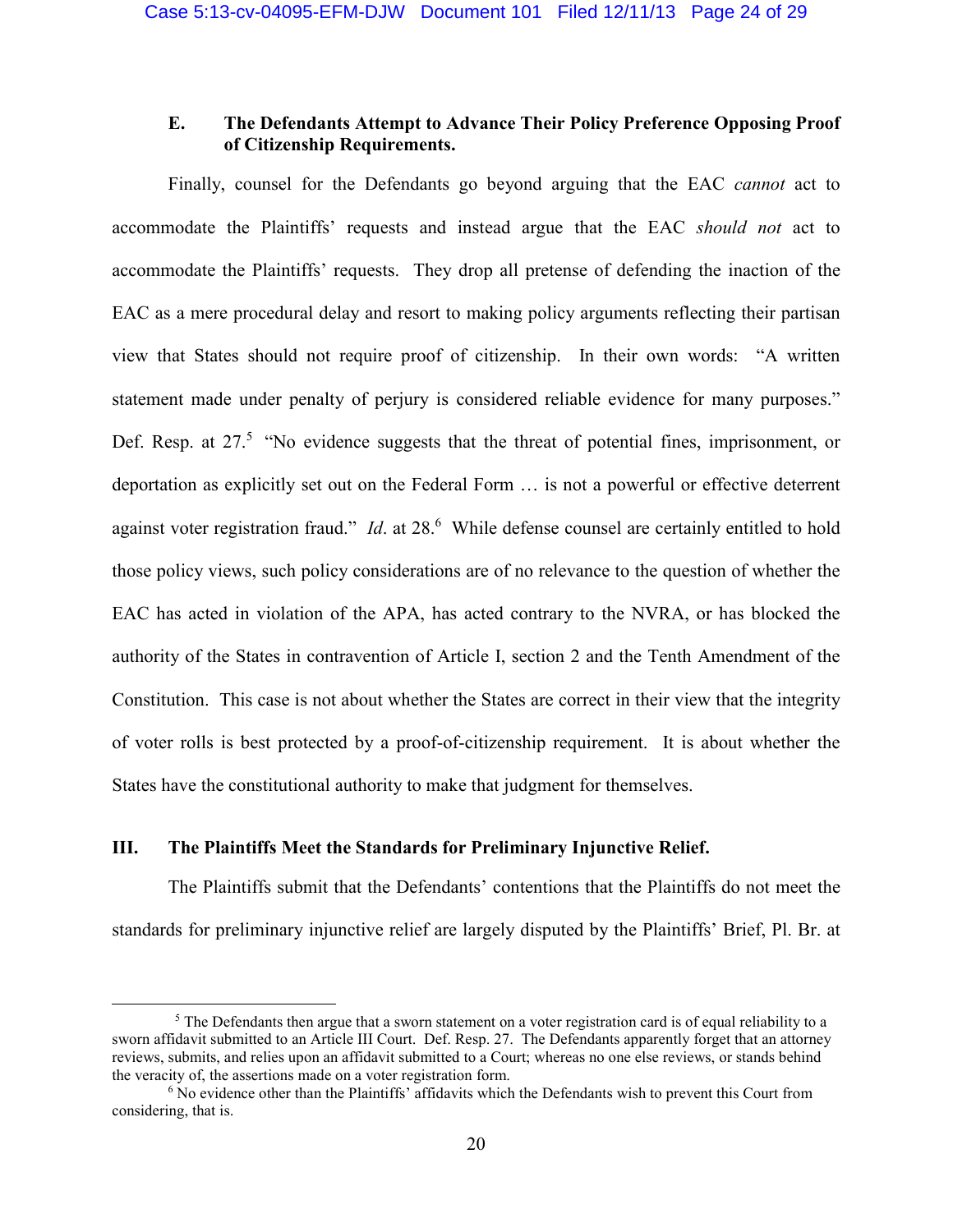17. The present Reply therefore focuses on particular assertions made by the Defendants that warrant a response.

# **A. The Plaintiffs Have Already Suffered and Will Continue to Suffer Irreparable Injury Unless the Court Issues a Preliminary Injunction.**

The Defendants assert that the EAC's inaction is not causing the Plaintiffs any harm, but rather the changes in Kansas and Arizona law are causing the Plaintiffs harm. Def. Resp. at 34. Notably, the Defendants do not dispute that the Kansas and Arizona laws in question are validly enacted state laws pursuant to the Plaintiffs' constitutional authority to establish and enforce voter qualifications. Conversely, the EAC's inaction is blocking the Plaintiffs' constitutional authority to enforce their voter qualifications. The Defendants' focus is misplaced. It is to no avail to assert that the Plaintiffs could simply forgo exercising their constitutional authority because that assertion fails to address the Defendants' unlawful failure to include the Plaintiffs' requested state-specific instructions on the Federal Form. The Defendants cannot force the Plaintiffs into the position of choosing between exercising established constitutional authority or suffering irreparable harm.

The Defendants also minimize the value of the Plaintiffs' sovereignty interest by attempting to tie that sovereignty to discrete events such as Federal elections. Def. Resp. at 36. But the Plaintiffs are suffering harm right now because their validly enacted laws for the enforcement of voter qualifications are going unenforced due to the EAC's failure to fulfill their nondiscretionary duty to include the Plaintiffs' requested instructions on the Federal Form. According to the Plaintiffs' validly enacted laws, Federal Forms submitted without fulfilling the Plaintiffs' proof-of-citizenship requirements should be rejected upon receipt. K.S.A. 25-2309(l); A.R.S. § 16-166. Rather, and only due to the exceptional circumstances created by the Defendants' inaction, the Plaintiffs have undertaken extraordinary measures which they should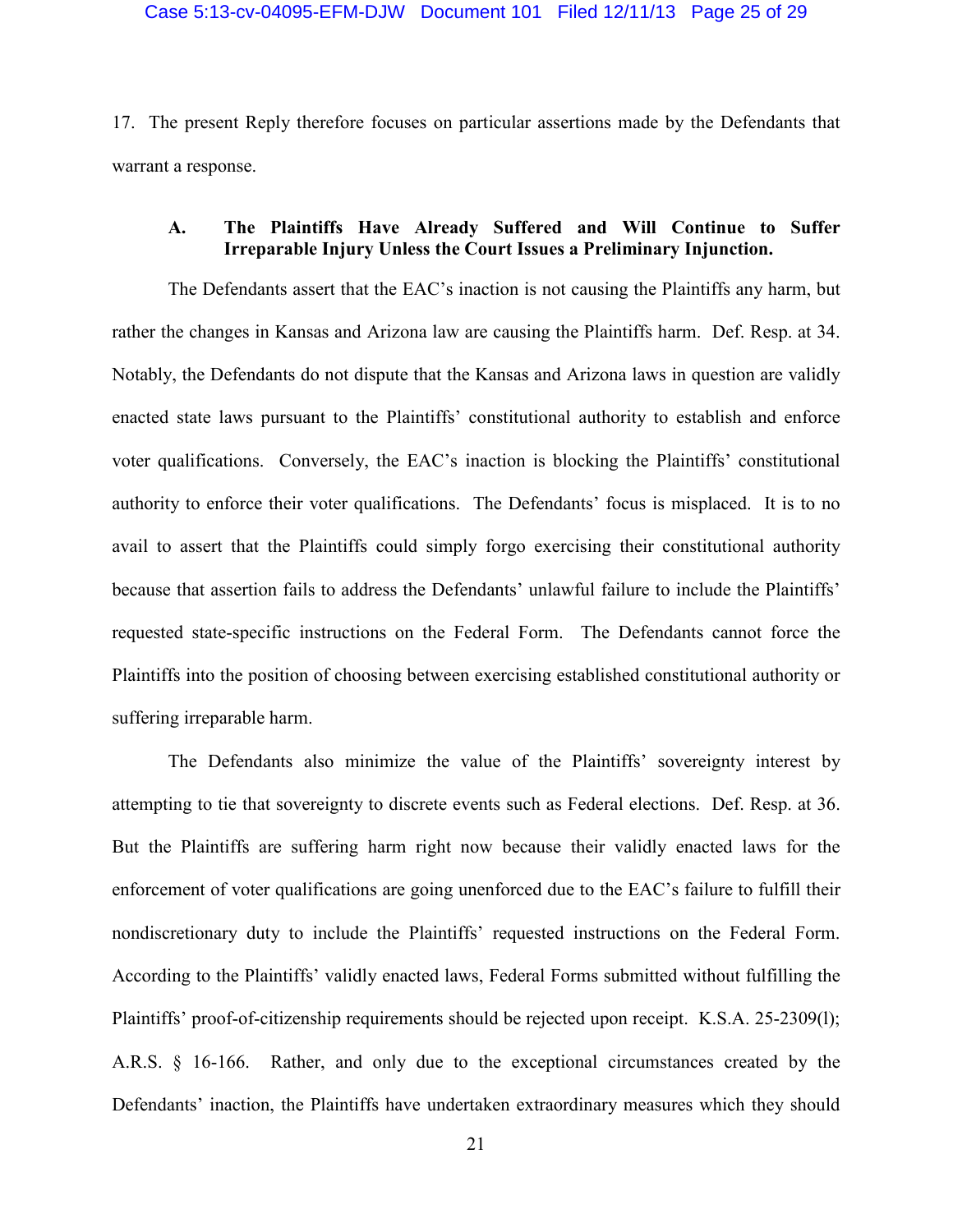### Case 5:13-cv-04095-EFM-DJW Document 101 Filed 12/11/13 Page 26 of 29

not be required to undertake. Such extraordinary measures include, as described in affidavits submitted by the Plaintiffs, extensive training and preparation for a bifurcated election system.

Similarly, the Defendants attempt to limit the existence of irreparable harm to the infringement of only certain constitutional rights. Def. Resp. at 36. In so doing, the Defendants completely ignore the two Tenth Circuit cases cited by the Plaintiffs in their opening brief. In those cases, the Tenth Circuit held that an agency's decision that places a State's sovereign interests and public polices at stake is deemed to cause irreparable injury to that state, *Kansas v. U.S.*, 249 F.3d 1213, 1227-28 (10th Cir. 2001), and that an intrusion of an Indian Nation's sovereignty constitutes irreparable injury, *Wyandotte Nation v. Sebelius*, 443 F.3d 1247, 1255 (10th Cir. 2006).

Lastly, the Defendants assert that the Plaintiffs are not suffering irreparable harm because there are additional measures at the Plaintiffs' disposal to verify the citizenship of voter registration applicants. Def. Resp. at 38. Defendants point in particular to after-the-fact investigation tools which the Plaintiffs have already shown to be relatively ineffective compared to requiring proof of citizenship at the time of application. See e.g., ECF No. 19 at  $\P$  15. It is beyond cavil that the Plaintiffs cannot be expected to detect every noncitizen who successfully yet unlawfully registers to vote. Regardless, even if such investigation tools were as effective as the Plaintiffs' validly enacted voter qualification laws, the Defendants do not have the power to force sovereign States to choose enforcement measures that those States have found to be insufficient.

# **B. The Injury to the Plaintiffs Greatly Outweighs Any Purported Injury to the Defendants.**

The Defendants' assert two interests that would purportedly be injured if preliminary injunctive relief is granted to the Plaintiffs: (1) an interest in ensuring that Congress's voter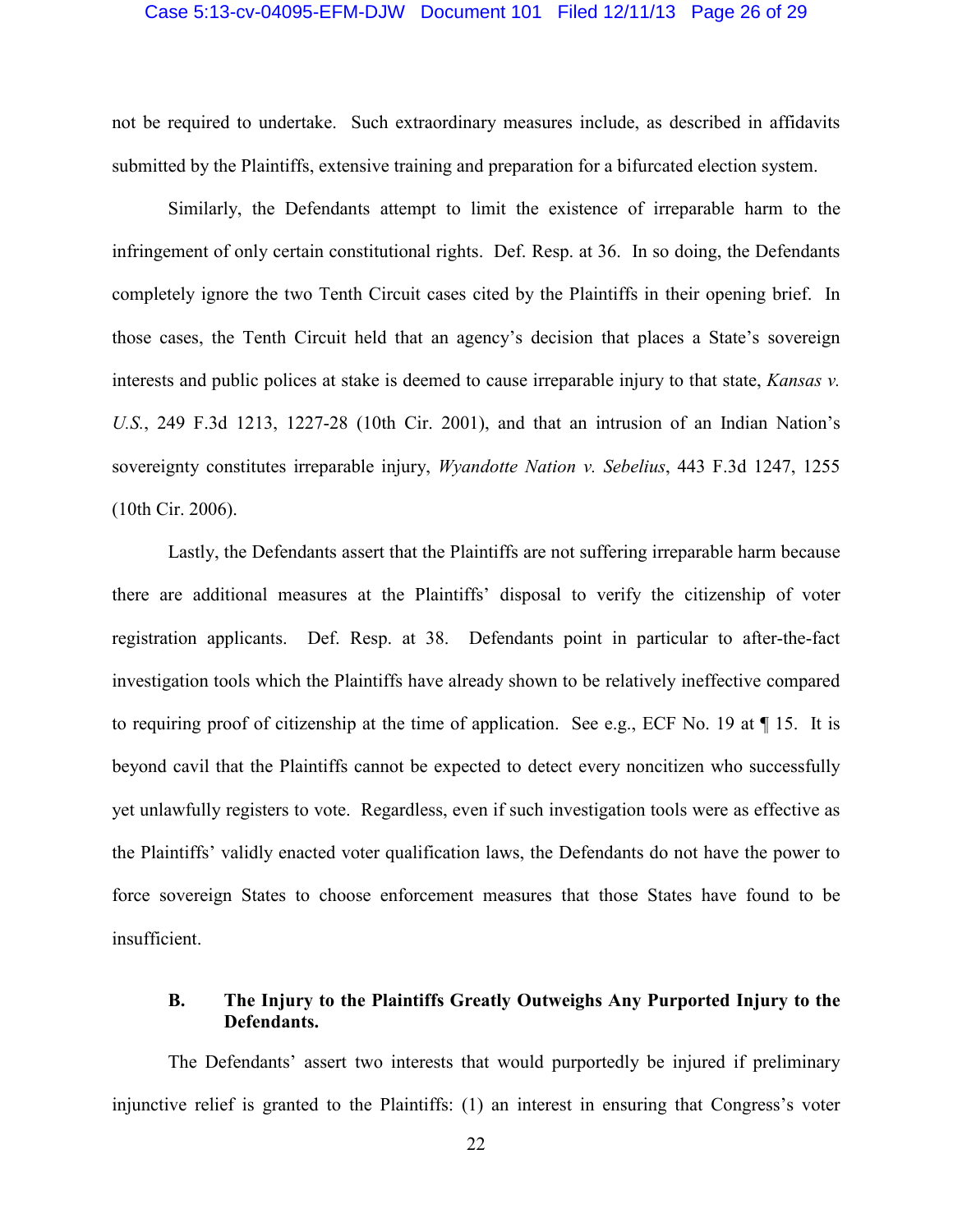### Case 5:13-cv-04095-EFM-DJW Document 101 Filed 12/11/13 Page 27 of 29

registration procedures are followed by all States; and (2) an interest in ensuring that eligible citizens are able to register to vote without "additional obstacles." Def. Resp. at 41. As to the first asserted interest, granting the Plaintiffs preliminary injunctive relief would not injure that interest because adding the Plaintiffs' requested instruction to the Federal Form would be in conformity, not in violation of, the NVRA. Once the Plaintiffs requested instructions are added to the Federal Form, the Plaintiffs would process Federal Form registration in compliance with the NVRA just as they are now. The Defendants, therefore, have not shown how granting preliminary injunctive relief would result in the NVRA being violated by the Plaintiffs.

As to the second asserted interest, it is no injury to the Defendants that there are obstacles to registering to vote. Indeed, the current version of the Federal Form contains 24 pages of unique state-specific instructions, each of which present obstacles to registering to vote. *See* EAC00073-EAC000097. Thus, the Defendants are essentially arguing that they are injured when, and only when, state-specific instructions are included on the Federal Form contrary to the Defendants' policy decisions regarding what should and should not be required to register to vote. However, as argued *supra*, the State have the constitutional authority to establish and enforce voter qualifications to the exclusion of the Defendants. Thus, the Defendants do not possess the interest that they assert would be injured.

# **C. Injunctive Relief Is Not Adverse to the Public Interest.**

Finally, the Defendants assert that the Plaintiffs' requested preliminary injunctive relief would be adverse to the public interest because it would place an obstacle in the way of registering to vote and would interfere with "the Federal election system." However, placing obstacles in the way of registering to vote is not by definition adverse to the public information. Indeed, many obstacles to registering to vote, such as the Plaintiffs' proof-of-citizenship

23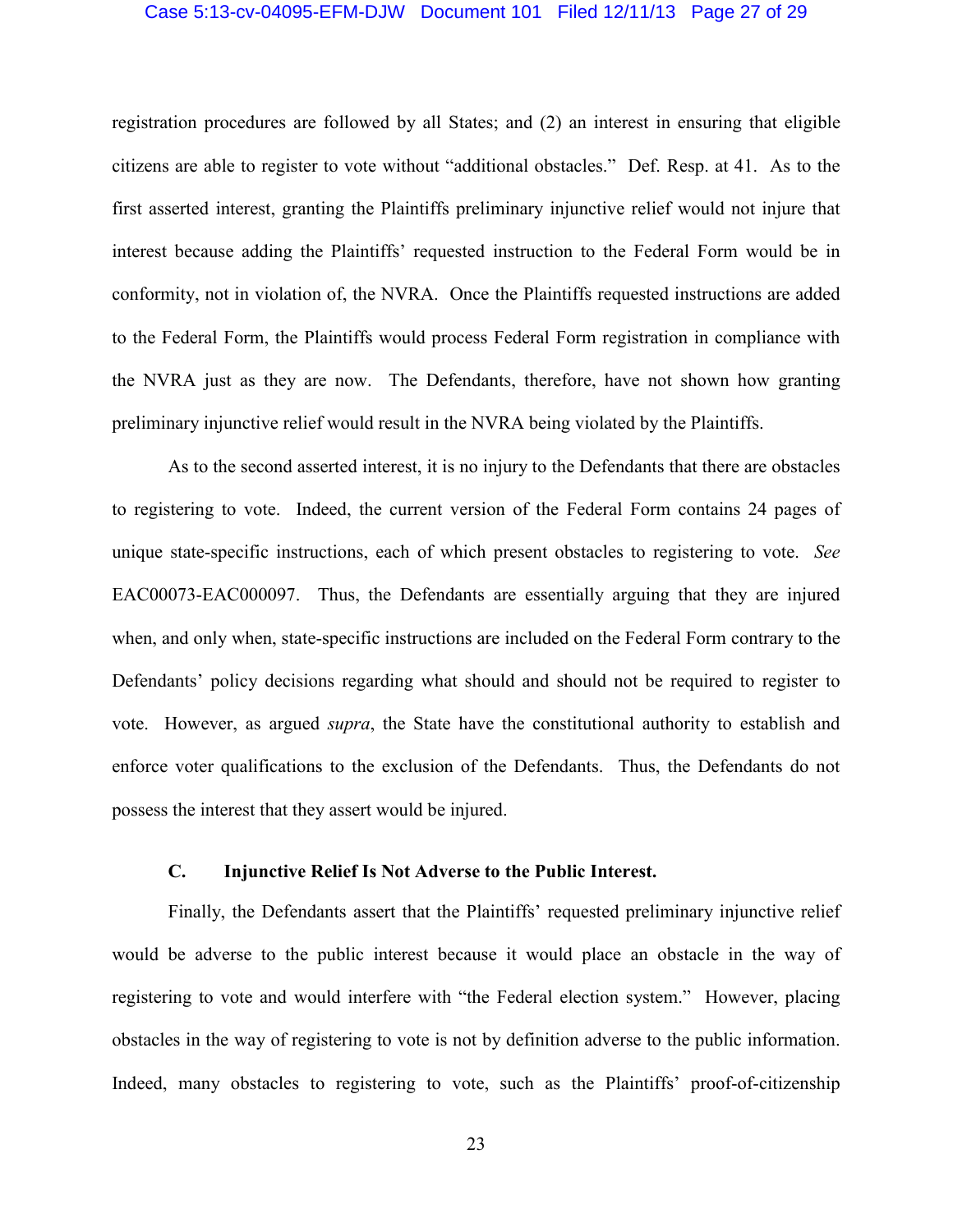#### Case 5:13-cv-04095-EFM-DJW Document 101 Filed 12/11/13 Page 28 of 29

requirements, are positively in the public interest because they "protect the integrity and reliability of the electoral process itself." *U.S. Term Limits*, 514 U.S. at 834 (1995) (quotation omitted). The Defendants have not shown how the benefits of the Plaintiffs' requested statespecific instructions would be adverse to the public interest.

Further, the Defendants assert without explanation that the Plaintiffs' requested statespecific instructions would interfere with Federal elections. To the contrary, the Plaintiffs submit that their requested instructions would in no way interfere with Federal elections or the Federal election system. Preventing noncitizens from voting in elections does not interfere with but rather protects and enhances the integrity of elections. The Plaintiffs' requested instructions are therefore not adverse to the public interest.

### **CONCLUSION**

For the foregoing reasons, the Plaintiffs ask this Court to enter a preliminary injunction in their favor, or in the event that this Court advances this matter to summary judgment, a permanent injunction, requiring the Defendants to modify their state-specific instructions to the Federal Form as the Plaintiffs have requested.